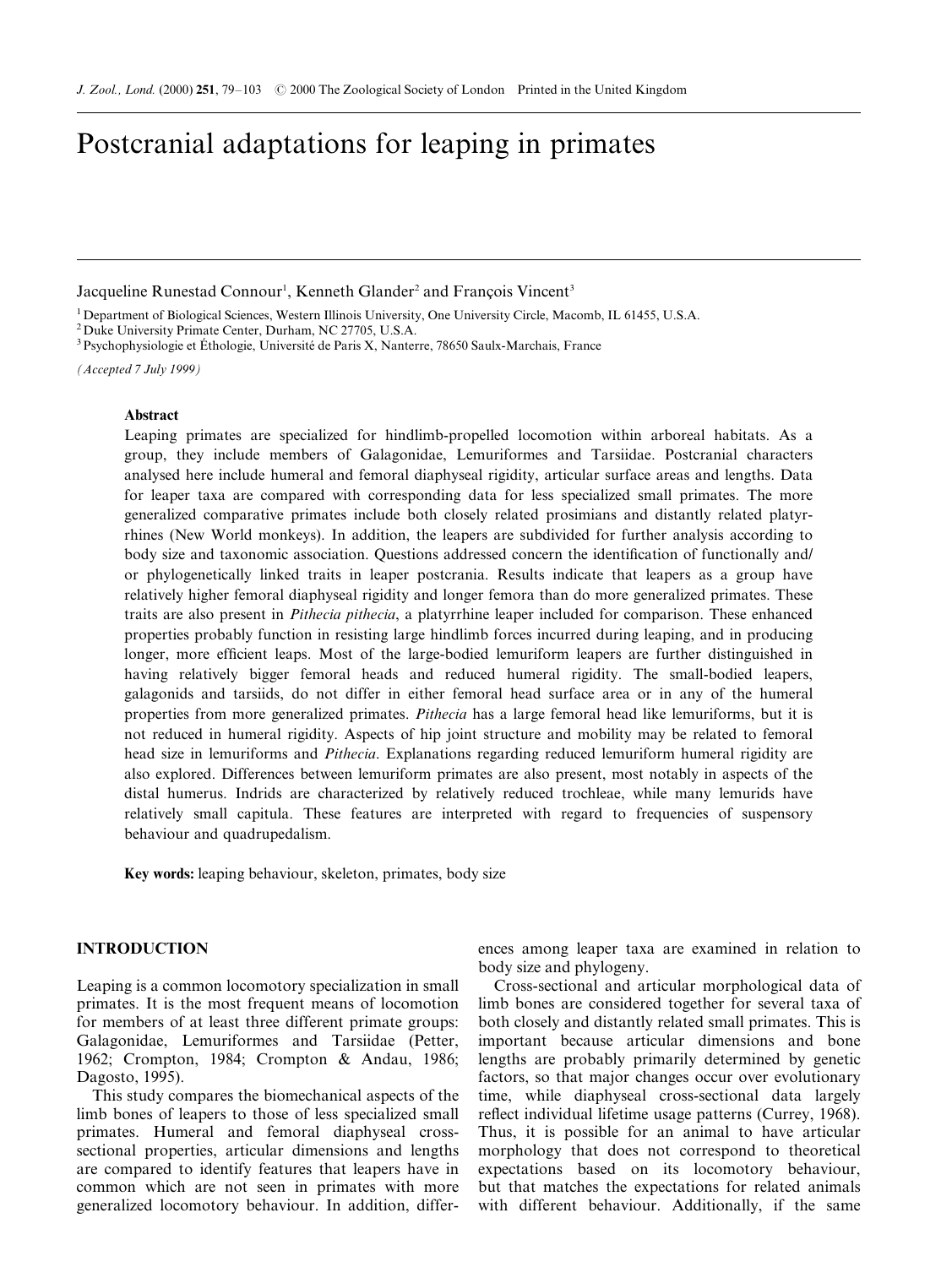behaviours are displayed by distantly related animals such as prosimians and platyrrhines, such behaviours may be produced by either similar or different anatomical designs. Thus, the results presented in this study that compare both articular and cross-sectional data are of particular interest. Evidence for anatomical convergence and divergence is examined for behaviour, body size and phylogenetic history.

The results of this study have potential for identifying leaping adaptations in fossil primates. Many of the earliest primates may have been leaping specialists; diverse Eocene prosimians from China, North America and western Europe show morphological similarities to extant primate leapers (Dagosto, 1985, 1988; Rose & Walker, 1985; Thalmann, Haubold & Martin, 1989; Beard et al., 1994; Dagosto & Schmid, 1996). Remains of Apidium phiomense, an Oligocene anthropoid from Egypt, also show evidence of strong leaping ability (Fleagle & Simons, 1983). Finally, Miocene prosimian material from East Africa closely resembles the postcrania of living galagonids (A. Walker, 1970).

We define leaping as hindlimb-propelled jumping. It is further characterized by the ability to hop bipedally, frequent clinging to vertical supports and frequent maintenance of vertical body posture during leaps (Napier & Walker, 1967; Oxnard, Crompton & Lieberman, 1990). Leapers included in this study are Galagonidae (bushbabies), Hapalemur (bamboo lemurs), Indridae (sifakas, indris and woolly lemurs), Lepilemur (sportive lemurs), and Tarsius (tarsiers) (Petter & Peyrieras, 1975; Pollock, 1975; Charles-Dominique & Bearder, 1979; Crompton & Andau, 1986; Dagosto, 1995; Warren & Crompton, 1997).

Leapers contrast with more generalized small primates such as Cheirogaleidae (dwarf lemurs), Daubentonia madagascariensis (the aye-aye) and many Platyrrhini (New World monkeys). These primates frequently use all four limbs in varied ways for locomotion. Quadrupedal running, bounding and walking are common locomotory behaviours, and these animals are also adept at leaping and suspension (Petter & Peyrieras, 1970a; Petter, Schilling, & Pariente, 1971; Fleagle & Mittermeier, 1980; Oxnard, 1981; Garber, 1991; S. E. Walker, 1994). These less specialized primates are referred to in this study as generalized quadrupeds, or generalists. Part of the generalist data are also presented in Runestad (1997), where they are used for comparison with climbing Loridae (pottos and lorises).

In addition to the two primary groups, leapers and generalists, other small primates that contribute to this study include several species of Lemuridae (lemurs) that form an intermediate group between generalists and leapers. Observations of locomotory behaviour for many lemurids usually indicate leaping frequencies between those reported for leaping and generalist taxa (Gebo, 1987; Pereira, Seeligson & Macedonia, 1988; Tilden, 1990; Dagosto, 1994, 1995).

A sample of large New World monkeys, consisting of the Atelinae (howler, woolly and spider monkeys), serves to extend the body-size range of primates that are not specialized for leaping. The atelines are not part of the generalist sample because they are more suspensory and less likely to leap than are the generalists (Fleagle & Mittermeier, 1980; Bergeson, 1996).

There are also individual taxa that differ from their closest relatives in locomotory behaviour. Examples in this study are Otolemur species (thick-tailed bushbabies) which are the largest galagos, and Pithecia pithecia (the white-faced saki), a platyrrhine. Unlike most other galagos, Otolemur species are predominantly quadrupedal runners and walkers (Bearder & Doyle, 1974; Charles-Dominique & Bearder, 1979; Crompton, 1984). In contrast, Pithecia differs from most other platyrrhines in that it leaps much more frequently than it travels quadrupedally, and it can hop on its hindlimbs (Fleagle & Mittermeier, 1980; S. E. Walker, 1994, 1996). Comparisons of these animals with related animals that are behaviourally different, and unrelated animals that are behaviourally similar, help address questions about the relative effects of phylogeny versus function on limb bone morphology.

## MATERIALS

Table 1 lists species, locomotor preferences, numbers of individuals per species, collections of origin, and body masses. The total sample is divided into leapers (small, mid-sized and large), generalists (platyrrhine and prosimian), lemurids and atelines.

All specimens are adult and almost all were shot in the wild. Exceptions are several specimens of Daubentonia which died very early in captivity and 2 Cebuella specimens which were reared in semi-natural captivity (Christen, 1974). No primates were killed specifically for this project.

Almost all literature-based body masses used are from non-captive animals, but captive animal body masses are used for some lemurids. These masses were amended to reflect captive/wild-shot differences observed for related species. Wild-shot masses given in Glander et al. (1992) for Eulemur fulvus and Eulemur *rubriventer* are  $c$ . 10% lighter than those given for the same species from Duke University Primate Centre records (Kappeler, 1991), and so the captive masses given by Kappeler (1991) for Lemur catta, Eulemur coronatus, and Eulemur macaco are reduced by 10% to produce the estimates given in Table 1. Similar differences between wild and captive primate body masses were also found by Vincent (1969) in his study of Galagoides demidoff.

Both major locomotory categories, leapers and generalists, are split into subgroups. Large leapers (the indrids), and small leapers, (galagonids and tarsiers), are compared with each other. The mid-sized leapers, Lepilemur and Hapalemur, are not labelled as either large or small leapers because on bivariate plots they do not consistently group with either subgroup (see Figs 3, 7 $-9$ , 10 & 11). The generalists are split into platyrrhine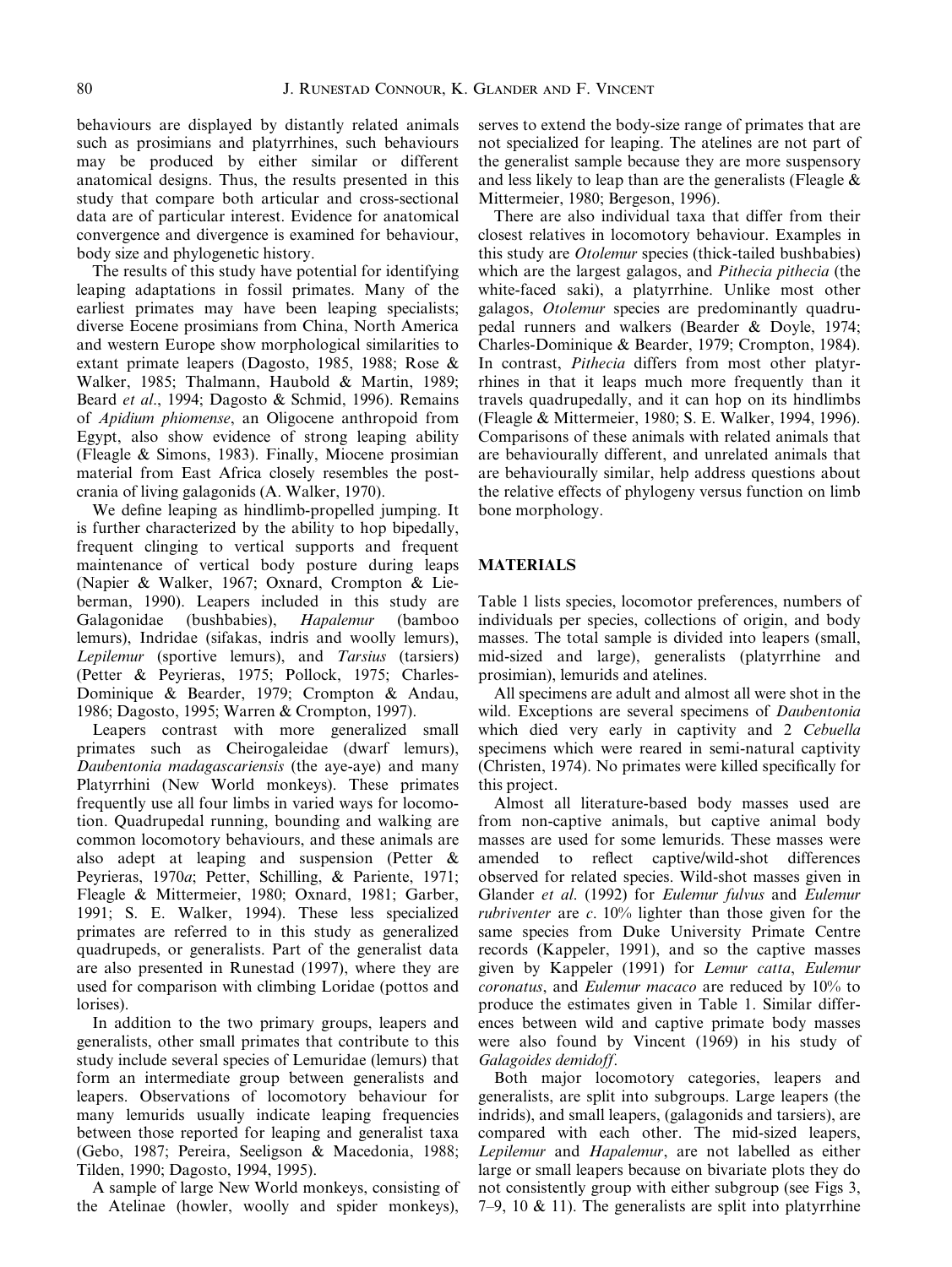## Table 1. Sample information

| Taxon <sup>a</sup>                                   | Locomotory preference $n^b$ |                          | Collection <sup>c</sup>                 | Body mass <sup>d</sup><br>(g) | Source of body mass <sup>e</sup>                 |
|------------------------------------------------------|-----------------------------|--------------------------|-----------------------------------------|-------------------------------|--------------------------------------------------|
| Leapers                                              |                             |                          |                                         |                               |                                                  |
| Galago elegantulus                                   | Small leaper                | 10                       | London, Zurich                          | 300                           | Charles-Dominique, 1977                          |
| Galago matschiei                                     | Small leaper                | 4                        | Nanterre                                | 205                           | Assoc.                                           |
| Galago moholi                                        | Small leaper                | 5                        | AMNH, London, MCZ                       | 205                           | S. K. Bearder, pers. comm.                       |
| Galago senegalensis                                  | Small leaper                | 11                       | AMNH, London, MCZ                       | 202                           | Harcourt, 1984                                   |
| Galagoides alleni                                    | Small leaper                | 8                        | Nanterre                                | 265                           | Assoc.                                           |
| Galagoides demidoff <sup>f</sup>                     | Small leaper                | 11                       | AMNH, London, MCZ,<br><b>USNM</b>       | 64                            | 1 assoc.; 10 Charles-Dominique<br>& Martin, 1972 |
| Tarsius bancanus                                     | Small leaper                | 3                        | MCZ, USNM, Zurich                       | 120                           | 1 assoc.; 2 Fogden, 1974                         |
| Tarsius syrichta                                     | Small leaper                | 4                        | USNM, Zurich                            | 113                           | Bearder, 1987                                    |
| Hapalemur griseus                                    | Mid-sized leaper            | 11                       | AMNH, MCZ, USNM                         | 770                           | Glander et al. 1992                              |
| Lepilemur mustenlinus                                | Mid-sized leaper            | 11                       | AMNH, USNM                              | 790                           | U. Thalmann, pers. comm.                         |
| Avahi laniger                                        | Large leaper                | 13                       | AMNH, Leiden, MCZ,<br>USNM, Zurich      | 1175                          | Glander et al., 1992                             |
| Indri indri                                          | Large leaper                | 6                        | AMNH, London, Leiden, 7500<br>MCZ, MNHN |                               | Demes & Jungers, 1993                            |
| Propithecus diadema                                  | Large leaper                | 7                        | AMNH, Leiden, MCZ,<br><b>MNHN</b>       | 5794                          | Glander et al., 1992                             |
| Propithecus verreauxi                                | Large leaper                | 9                        | AMNH, Leiden, MCZ,<br><b>MNHN</b>       | 2965                          | Richard, 1992                                    |
| Pithecia pithecia                                    | Platyrrhine leaper          | 4                        | Leiden, USNM                            | 1700                          | Ford & Davis, 1992                               |
| Intermediate leaping frequency                       |                             |                          |                                         |                               |                                                  |
| Lemur catta                                          | Intermediate leaper         | 3                        | AMNH, MNHN                              | 2423                          | amended Kappeler, 1991                           |
| Eulemur coronatus                                    | Intermediate leaper         | 3                        | <b>MNHN</b>                             | 1530                          | amended Kappeler, 1991                           |
| Eulemur macaco                                       | Intermediate leaper         | 3                        | <b>MNHN</b>                             | 2201                          | amended Kappeler, 1991                           |
| Eulemur fulvus                                       | Intermediate leaper         | 9                        | <b>AMNH</b>                             | 2185                          | Glander et al., 1992                             |
| Eulemur rubriventer                                  | Intermediate leaper         | $\overline{\mathcal{A}}$ | MCZ, MNHN                               | 2014                          | Glander et al., 1992                             |
| Varecia variegata                                    | Intermediate leaper         | 9                        | AMNH, Leiden, MCZ,<br><b>MNHN</b>       | 3000                          | Ave. 2 pelts USNM                                |
| Generalists (most are also listed in Runestad, 1997) |                             |                          |                                         |                               |                                                  |
| Aotus azarae                                         | Generalist                  | 9                        | <b>AMNH</b>                             | 1290                          | 4 assoc., 5 ave. of other assoc.                 |
| Aotus trivirgatus                                    | Generalist                  | 2                        | AMNH, USNM                              | 869                           | Assoc.                                           |
| Callithrix jacchus                                   | Generalist                  | 4                        | AMNH, USNM                              | 307                           | Assoc.                                           |
| Cebuella pygmaea                                     | Generalist                  | 3                        | USNM, Zurich                            | 123                           | Ford & Davis, 1992                               |
| Cebus albifrons<br>(females)                         | Generalist                  | 9                        | <b>AMNH</b>                             | 2156                          | Assoc.                                           |
| Cebus albifrons (males) Generalist                   |                             | 8                        | <b>AMNH</b>                             | 3325                          | Assoc.                                           |
| Cheirogaleus major                                   | Generalist                  | 7                        | AMNH, London, MCZ,<br><b>USNM</b>       | 436                           | Stephan & Bauchot, 1965                          |
| Cheirogaleus medius                                  | Generalist                  | 4                        | Leiden                                  | 180                           | Hladik, Charles-Dominique &<br>Petter, 1980      |
| Chiropotes satanas                                   | Generalist                  | 4                        | AMNH, Leiden, MCZ,<br><b>USNM</b>       | 3125                          | Ave. of 8 Leiden pelts                           |
| Daubentonia<br>madagascariensis                      | Generalist                  | 4                        | AMNH, Leiden, USNM 2700                 |                               | E. Sterling, pers. comm.                         |
| Microcebus murinus                                   | Generalist                  | 6                        | <b>AMNH</b>                             | 65                            | Charles-Dominique & Martin,<br>1972              |
| Microcebus rufus                                     | Generalist                  | 4                        | <b>USNM</b>                             | 46                            | Charles-Dominique & Martin,<br>1972              |
| Mirza coquereli                                      | Generalist                  | 1                        | Leiden                                  | 308                           | Hladik et al., 1980                              |
| Phaner furcifer                                      | Generalist                  | 2                        | Leiden, MNHN                            | 300                           | Charles-Dominique & Petter,<br>1980              |
| Saguinus midas                                       | Generalist                  | 8                        | AMNH, London, Leiden                    | 537                           | 1 assoc., 7 ave. of 10 Leiden<br>pelts           |
| Saguinus mystax                                      | Generalist                  | 6                        | <b>AMNH</b>                             | 542                           | Ford & Davis, 1992                               |
| Saimiri sciureus                                     | Generalist                  | 10                       | <b>AMNH</b>                             | 739                           | Assoc.                                           |
| (females)                                            |                             |                          |                                         |                               |                                                  |
| Saimiri sciureus (males) Generalist                  |                             | 9                        | <b>AMNH</b>                             | 889                           | Assoc.                                           |
| <i>Otolemur</i>                                      | Galagonid generalist        | 7                        | AMNH, London, MCZ,                      | 1200                          | Masters, 1985                                    |
| crassicaudatus                                       |                             |                          | <b>USNM</b>                             |                               |                                                  |
| Otolemur garnettii                                   | Galagonid generalist        | 2                        | AMNH, MCZ                               | 1700                          | Nash & Harcourt, 1986                            |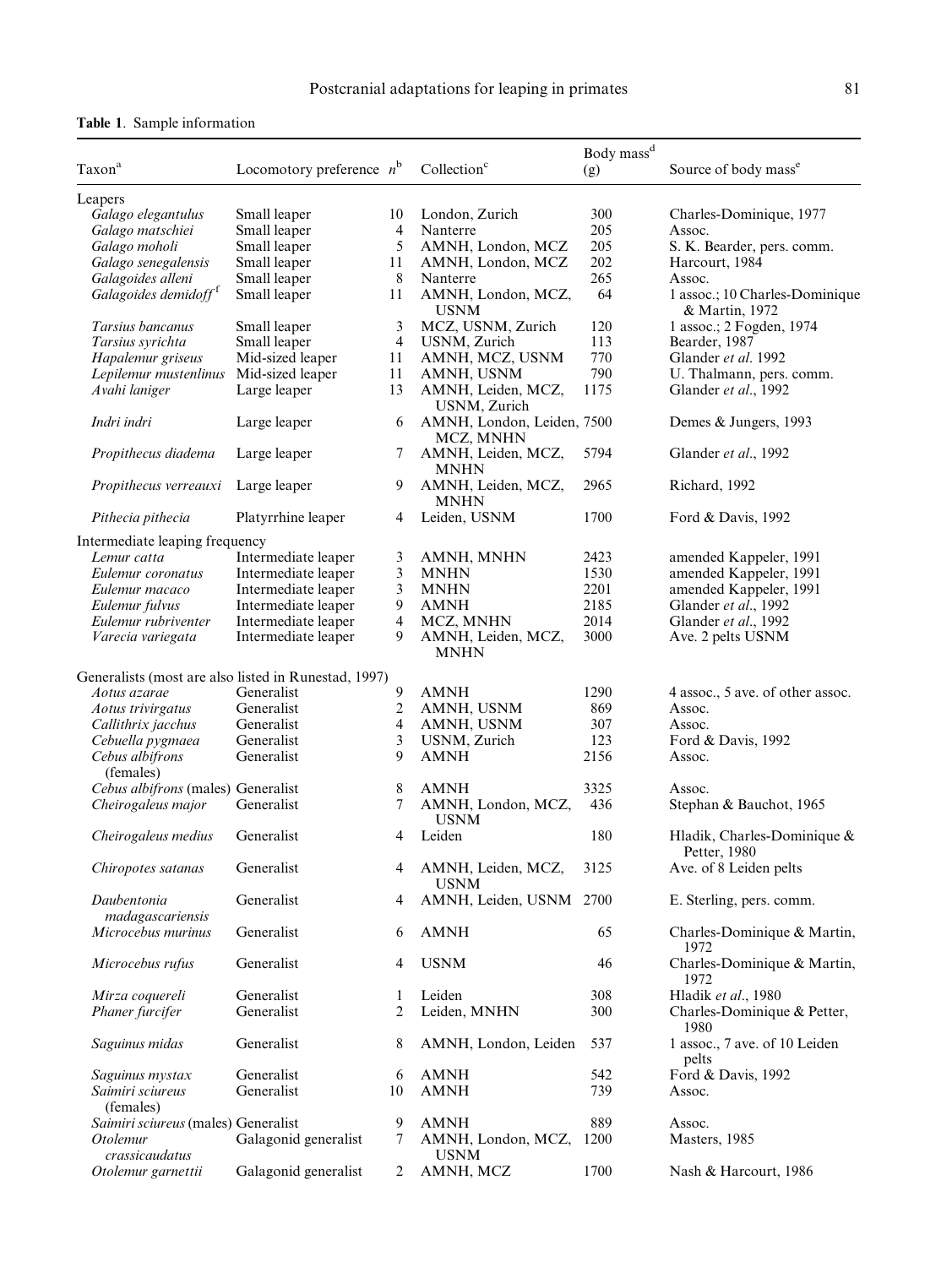| Taxon <sup>a</sup>                 | Locomotory preference $n^b$                         |    | Collection <sup>c</sup> | Body mass <sup>d</sup><br>(g) | Source of body mass <sup>e</sup> |
|------------------------------------|-----------------------------------------------------|----|-------------------------|-------------------------------|----------------------------------|
| Ouadrupedal/suspensory             |                                                     |    |                         |                               |                                  |
| Alouatta caraya<br>(females)       | Quadruped/suspensory                                | 3  | <b>AMNH</b>             | 5408                          | Assoc.                           |
|                                    | <i>Alouatta caraya</i> (males) Quadruped/suspensory | 4  | <b>AMNH</b>             | 8546                          | Assoc.                           |
| Alouatta palliata<br>(females)     | Quadruped/suspensory                                | 4  | FMNH, USNM, DUPC        | 5457                          | 1 Ford & Davis, 1992; 3 assoc.   |
| Alouatta palliata<br>(males)       | Quadruped/suspensory                                | 12 | FMNH, USNM, DUPC        | 7497                          | 7 Ford & Davis, 1992; 5 assoc.   |
| Alouatta seniculus<br>(females)    | Quadruped/suspensory                                | 7  | AMNH, FMNH, USNM 5395   |                               | 1 Ford & Davis, 1992; 6 assoc.   |
| Alouatta seniculus<br>(males)      | Quadruped/suspensory                                | 4  | AMNH, FMNH              | 7342                          | 2 Ford & Davis, 1992; 2 assoc.   |
| Ateles fusciceps                   | Suspensory specialist                               | 8  | USNM, FMNH              | 9100                          | 7 Ford & Davis, 1992; 1 assoc.   |
| Ateles paniscus                    | Suspensory specialist                               | 2  | <b>FMNH</b>             | 7803                          | Ford & Davis, 1992               |
| Lagothrix lagothricha<br>(females) | Quadruped/suspensory                                | 6  | AMNH, FMNH              | 5750                          | Ford & Davis, 1992               |
| Lagothrix lagothricha<br>(males)   | Quadruped/suspensory                                | 4  | <b>FMNH</b>             | 8335                          | Ford & Davis, 1992               |

## Table 1. (continued)

<sup>a</sup> Generic and species names follow Simons & Rumpler (1988) and Nash, Bearder & Olson (1989).

 $b_n$ , number of individuals.

<sup>c</sup> Source collections: American Museum of Natural History, Department of Mammalogy, New York (AMNH);

Anthropologisches Institut und Museum der Universität Zürich-Irchel (Zurich); Field Museum of Natural History, Division of Mammals (FMNH, Chicago); Natural History Museum (London); Harvard Museum of Comparative Zoology, Mammal Department (MCZ, Cambridge); Muséum National d'Histoire Naturelle, Zoologie, Laboratoire Mammifères et Oiseaux, Paris (MNHN); Nationaal Natuurhistorisch Museum, Rijksmuseum (Leiden); United States National Museum of Natural History, Division of Mammals, Smithsonian Institution, Washington, D.C. (USNM); personal collections of K. Glander at the Duke University Primate Centre, Durham, North Carolina (DUPC) and F. Vincent at the University of Paris (Nanterre). <sup>d</sup> For explanation of amended body mass, see text.

 $^{\circ}$  Ave. = average; assoc. = associated.

 $f$  The Galagoides demidoff included in this sample are probably mostly G. demidoff, not G. thomasi, as they are from the Cameroons, Liberia, and Ghana (Nash et al., 1989: figs 10  $\&$  11).

and prosimian generalists. Results for comparisons of these 2 generalist subgroups are presented in Runestad (1997). When significant differences exist between subgroups for either the leapers or the generalists for a given bivariate comparison, the subgroups are left uncombined in the remaining analyses.

#### Locomotory variation among leapers

The indrids are among the most specialized leapers in the study (Dagosto, 1995; Warren & Crompton, 1997). They engage in rapid ricochetal tree-to-tree leaping, with 1 leap rapidly following another (Petter, 1962; Oxnard et al., 1990). On the ground, they cover territory through large hindlimb-powered bounds (Petter, 1962) referred to (perhaps inadequately) as bipedal hopping (A. C. Walker, 1979; Gebo, 1987). Most indrids are much larger than the other leapers, ranging in body size between  $c$ . 1100 and 8000 g (Glander et al., 1992; Demes & Jungers, 1993).

Tarsiers are also very hindlimb-dependent in their locomotion (Reason, 1978; Niemitz, 1979; Crompton & Andau, 1986; Roberts & Cunningham, 1986). Leaps as far as 50 times body length have been recorded (Crompton & Andau, 1986). Tarsiers can travel along substrates (i.e. the ground or a tree branch) by either bipedal hopping or quadrupedal climbing (MacKinnon & MacKinnon, 1980; Crompton & Andau, 1986). Tarsiers are very small animals and weigh c. 120 g (Fogden, 1974; Bearder, 1987).

Galagonid species range in size between 60 and 1200 g (Charles-Dominique & Martin, 1972; Masters, 1985), forming a progression of body sizes linking tarsiers and the smallest indrid species. The frequency of leaping vs quadrupedalism in travel varies among galagonids (Charles-Dominique & Bearder, 1979; Crompton, 1984). However, while almost all galagos are able quadrupeds, most of them (other than *Otolemur*) rely heavily on leaping for locomotion and can bipedally hop on horizontal substrates (Charles-Dominique, 1977; A. C. Walker, 1979; Crompton, 1984; Gebo, 1987; Harcourt & Bearder, 1989).

Lepilemur and Hapalemur, are strong leapers (Petter & Peyrieras, 1970b, 1975; Warren & Crompton, 1997). They differ from each other, however, in that *Hapa*lemur, like many galagos, is also an agile quadruped (Petter & Peyrieras, 1970b, 1975), while Lepilemur hops bipedally when moving quickly along a continuous substrate (A. C. Walker, 1979; Oxnard et al., 1990). Both are c. 800 g (Glander et al., 1992; U. Thalmann, pers. comm.).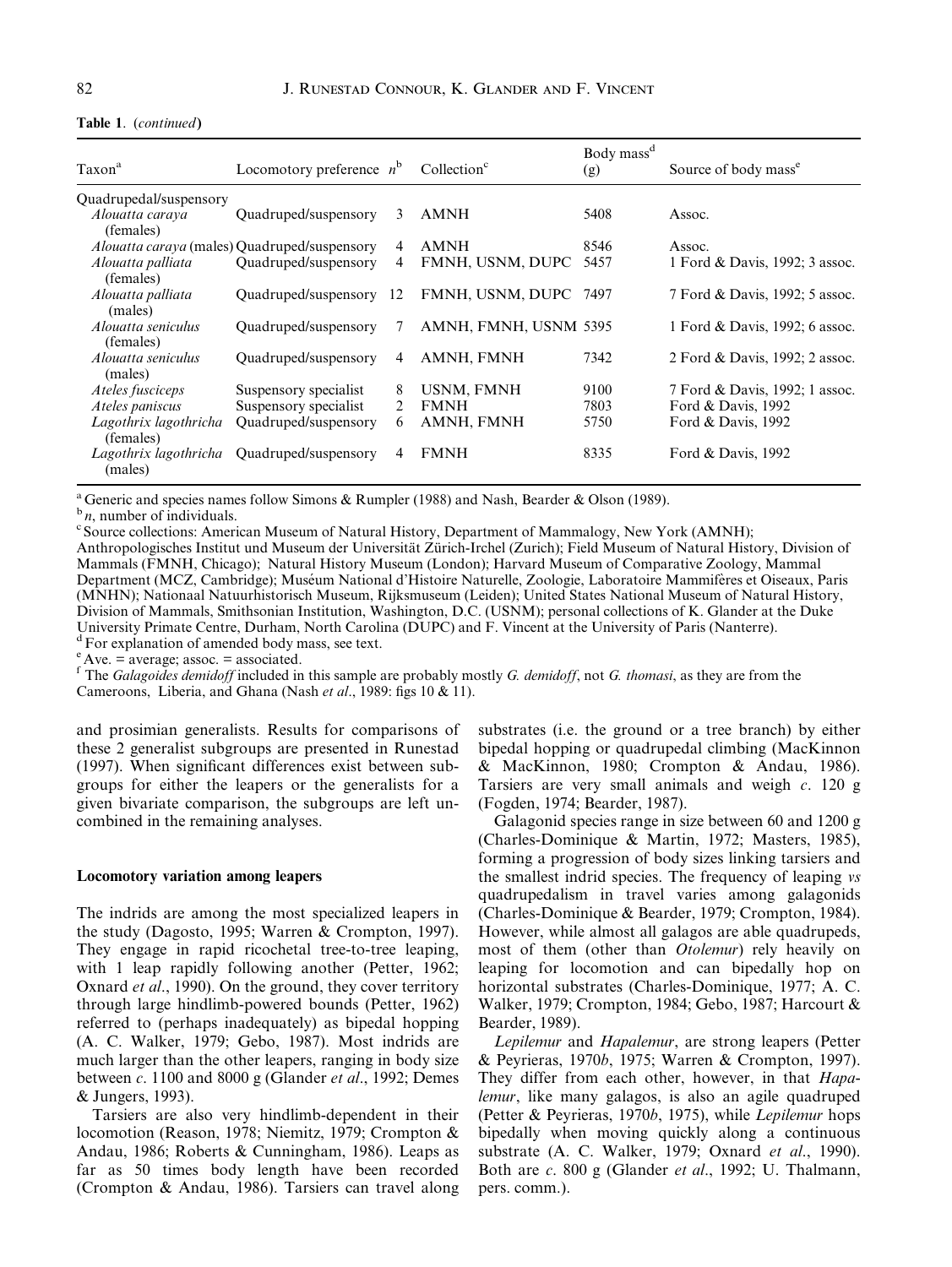#### METHODS

## Cross-sectional properties

The cross-sectional properties calculated in this study are cortical area, second moments of area in coronal and sagittal planes, and polar second moment of area for a section at midshaft of the humerus and the femur. The formulae given below for calculating these properties are from Biknevicius & Ruff (1992).

Cortical area (CA) is an estimate of the amount of bone in a cross-section, and corresponds to resistance to axial loads such as compression and tension (Burr et al., 1982). In this study, cortical area is calculated from anteroposterior (AP) and mediolateral (ML) outer (subperiosteal) and inner (medullary) bone diameters as follows:

 $CA = [\pi \times ((ML$  outer diameter  $\times AP$  outer diameter) – (ML inner diameter  $\times$  AP inner diameter))] $\div$ 4

Second moments of area  $(I)$  are estimates of resistance to deformation from bending loads (Burr *et al.*, 1982).  $I_x$  is a measure of bending rigidity in the sagittal plane about a coronal axis.  $I<sub>v</sub>$  is a measure of bending rigidity in the coronal plane about a sagittal axis (Ruff & Hayes, 1983). These properties are calculated according to the following formulae:

- $I_x = [\pi \times ((ML$  outer diameter  $\times$  AP outer diameter<sup>3</sup>) (ML inner diameter  $\times$  AP inner diameter<sup>3</sup>))]  $\div$  64
- $I_y = [\pi \times ((ML$  outer diameter<sup>3</sup> × AP outer diameter) (ML inner diameter<sup>3</sup> × AP inner diameter))]  $\div 64$

Polar second moment of area  $(J)$  is a measure of resistance to torsional forces, or twisting. In this study, J is estimated by summing  $I_x$  and  $I_y$ . As such, J also functions as an estimate of average bending rigidity for a cross-section (Schaffler et al., 1985).

AP and ML outer and inner diameters were obtained from radiographs of the bones. Associated humeri and femora were radiographed in anteroposterior and mediolateral orientations. Subperiosteal and medullary diameters at midshaft were measured using a reflex microscope as described in Runestad et al. (1993). Radiographs of atelines were measured using a needlenosed set of callipers.

## Articular surface areas

Humeral and femoral articular surface areas were calculated from linear measurements taken with digital callipers. These measurements were then entered into formulae for the areas of geometric shapes. Formulae for partial spheres were used to estimate femoral and humeral head surface areas and formulae for partial cylinders were used for humeral trochlear and capitular surface areas. The linear measurements used in calculating these areas are listed in Runestad (1997:

table II). Runestad (1997: figs 1  $\&$  2) shows how the measurements were taken from the bones.

From Ruff (1988), the partial sphere formula for the surface area of the femoral head is:

Femoral head surface area =  $(PD + AP) \times depth \times 1.57$ 

where PD is the proximodistal femoral head diameter, AP is the anteroposterior diameter, and depth refers to the mediolateral width of the femoral head.

From Rafferty & Ruff (1994), humeral head surface area is calculated using a formula which takes into account that the humeral head is often less than half of a sphere:

> Humeral head surface area =  $\pi \times (0.0625 \times (PD + ML)^2 + depth^2)$

where PD is the proximodistal humeral head diameter, ML is the mediolateral diameter, and depth is the anteroposterior width. These terms are based on the orientation of the humerus and femur in a quadrupedal animal.

Trochlear and capitular surface areas are estimated using formulae developed by C. B. Ruff (pers. comm.):

Trochlear or capitular surface area

 $=$  diameter  $\times$  height  $\times$  acos (1-2  $\times$  depth  $\div$  diameter)

where diameter refers to either the AP or PD dimension, which ever is larger, and depth refers to which of the 2 is smaller. Height is the ML dimension.

For the humeral trochlea, the averages of AP and PD dimensions measured at 3 different locations are used as trochlear AP and PD dimensions in the formulae. The 3 locations are the medial lip, lateral lip, and the waisted region of the middle of the trochlea (Runestad, 1997: table II).

Unlike the other primates in the study, the small leapers  $-\text{galagonids}$  and tarsiers  $-\text{have cylindrically}$ shaped femoral heads, not spherical ones. Because of this, the standard formula for the surface area of a cylinder was used to calculate their femoral head size. This method may slightly overestimate their femoral head surface areas. Fortunately, small leapers do not have suspiciously large femoral heads relative to other primates (Fig. 7).

No articular data are included for the atelines as this group was not part of the original study.

### Bone length

Femoral length was measured as the distance from the superior surface of the femoral neck to the average distal extent of the condyles (Ruff, 1987). Not including the femoral head reduces potential problems due to femoral neck angle, a more steeply inclined femoral neck would yield a longer femoral length measurement.

Humeral length was measured as the distance from the superior edge of the humeral head to the average distal extent of the trochlea and capitulum. Both the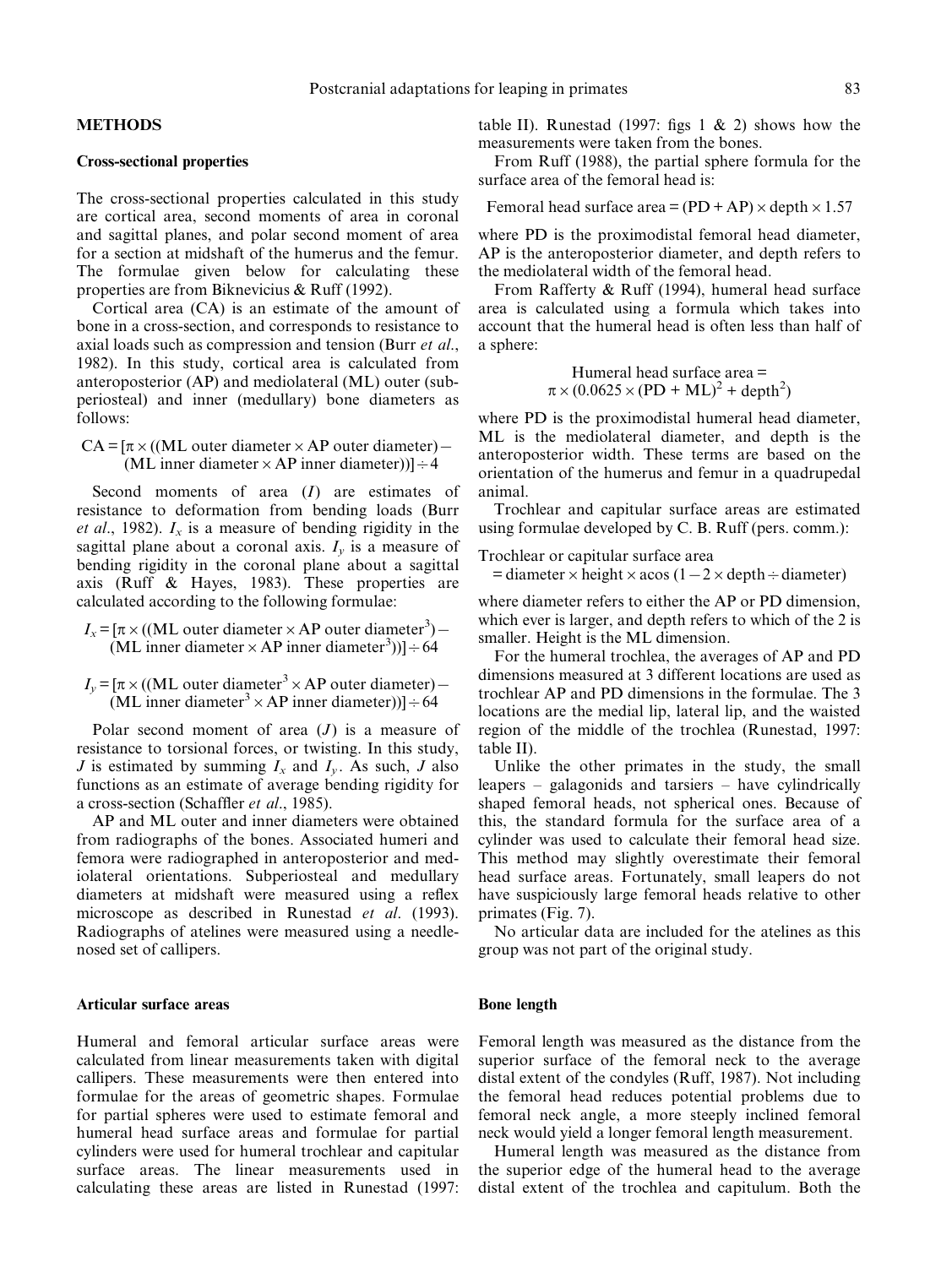|                                 |         | Small leapers <sup>a</sup> |         | All leapers | Generalists <sup>b</sup> |             |
|---------------------------------|---------|----------------------------|---------|-------------|--------------------------|-------------|
| Bivariate comparison            | Obs $n$ | Eff $n$                    | Obs $n$ | Effn        | Obs $n$                  | Eff $n$     |
| Cross-sectional properties      |         |                            |         |             |                          |             |
| Femoral <i>J</i> /mass          |         |                            | 14      | 12          | 18                       | 15          |
| Femoral CA/mass                 |         |                            | 14      | 11          | 18                       | 14          |
| Humeral $J/mass$                |         |                            | 14      | 12          | 18                       | 15          |
| Humeral CA/mass                 | 8       | 7                          |         |             | 18                       | 15          |
| Humeral $J$ /femoral $J$        |         |                            | 14      | 11          | 18                       | 11          |
| Humeral CA/femoral CA           | 8       | 7                          |         |             | 18                       | 10          |
| Femoral CA/femoral J            |         |                            | 14      | 12          | 11 8;                    | $7.6^\circ$ |
| Humeral $CA/h$ umeral $J$       | 8       | 8                          |         |             | 18                       | 14          |
| Femoral $I_v$ /femoral $I_x$    |         |                            | 14      | 13          | 18                       | 16          |
| Humeral $I_v$ /humeral $I_x$    |         |                            | 14      | 12          | 18                       | 12          |
| Bone lengths                    |         |                            |         |             |                          |             |
| Femoral length/mass             |         |                            | 14      | 7           | 18                       | 13          |
| Humeral length/mass             |         |                            | 14      | 10          | 11<br>10:                | $7.6^\circ$ |
| Humeral length/femoral length   |         |                            | 14      | 11          | $11\,7;$                 | $7T^c$      |
| Articular surface areas         |         |                            |         |             |                          |             |
| Femoral head SA/mass            | 8       | 4                          |         |             | 18                       | 16          |
| Humeral head SA/mass            |         |                            | 14      | 8           | 18                       | 16          |
| Humeral head SA/femoral head SA | 8       | 6                          |         |             | 18                       | 10          |
| Capitular SA/mass               | 8       | $\mathfrak{Z}$             |         |             | 18                       | 14          |
| Trochlear SA/mass               | 8       | $\boldsymbol{7}$           |         |             | 18                       | 16          |
| Capitular SA/trochlear SA       | 8       | 5                          |         |             | 18                       | 16          |

Table 2. Observed (obs) and effective (eff)  $n$  values for multitaxa groups

<sup>a</sup> Effective *n* values for the small leapers were only calculated for those comparisons including properties where small and large leapers differ using the observed *n* values, such as humeral CA.

leapers differ using the observed *n* values, such as humeral CA.<br><sup>b</sup> Most of the generalist data are also presented in Runestad (1997).<br><sup>c</sup> For these properties, platyrrhine and prosimian generalists differ and are kept s followed by data for the prosimian generalists.

|             | Property regressed        |           |               | Direction of | Significance level |        |
|-------------|---------------------------|-----------|---------------|--------------|--------------------|--------|
| Group       | on body mass <sup>b</sup> | RMA slope | RMA intercept | allometry    | Obs $n$            | Effn   |
| Generalists | Femoral $J$               | 1.50      | $-6.26$       | Positive     | ***                | $**$   |
|             | Femoral CA                | 0.81      | $-3.06$       | Positive     | $***$              | $**$   |
|             | Humeral $J$               | 1.54      | $-6.83$       | Positive     | ***                | ***    |
|             | Humeral CA                | 0.83      | $-3.33$       | Positive     | ***                | $***$  |
| Big leapers | Humeral CA                | 0.78      | $-3.27$       | Positive     | $\ast$             |        |
|             | Trochlear SA              | 0.77      | $-1.64$       | Positive     | $\ast$             |        |
| All leapers | Femoral <i>J</i>          | 1.42      | $-5.20$       | Positive     | $**$               | $***$  |
|             | Femoral CA                | 0.74      | $-2.29$       | Positive     | $\ast$             | $\ast$ |
| Lemurids    | Femoral $J$               | 1.94      | $-9.43$       | Positive     | ***                |        |
|             | Femoral CA                | 1.12      | $-5.39$       | Positive     | $* *$              |        |
|             | Humeral $J$               | 2.60      | $-15.21$      | Positive     | ***                |        |
|             | Humeral CA                | 1.35      | $-7.58$       | Positive     | $***$              |        |
|             | Humeral length            | 0.59      | $-0.11$       | Positive     | $**$               |        |
|             | Femoral head SA           | 1.27      | $-4.16$       | Positive     | $**$               |        |
|             | Humeral head SA           | 1.44      | $-5.81$       | Positive     | $***$              |        |
|             | Capitular SA              | 1.87      | $-10.27$      | Positive     | $***$              |        |
|             | <b>Trochlear SA</b>       | 1.38      | $-6.03$       | Positive     | $\ast$             |        |
| Atelines    | Femoral $J$               | 2.22      | $-12.53$      | Positive     | $**$               |        |
|             | Humeral $J$               | 1.82      | $-9.14$       | Positive     | $***$              |        |
|             | Humeral CA                | 0.91      | $-4.08$       | Positive     | $\ast$             |        |

Table 3. Significant allometry with reduced major axis (RMA) slopes<sup>a</sup>

<sup>a</sup> Only results that differ significantly from isometry are reported.

 $b$  J = polar second moment of area for midshaft; CA = cortical area for midshaft; SA = articular surface area.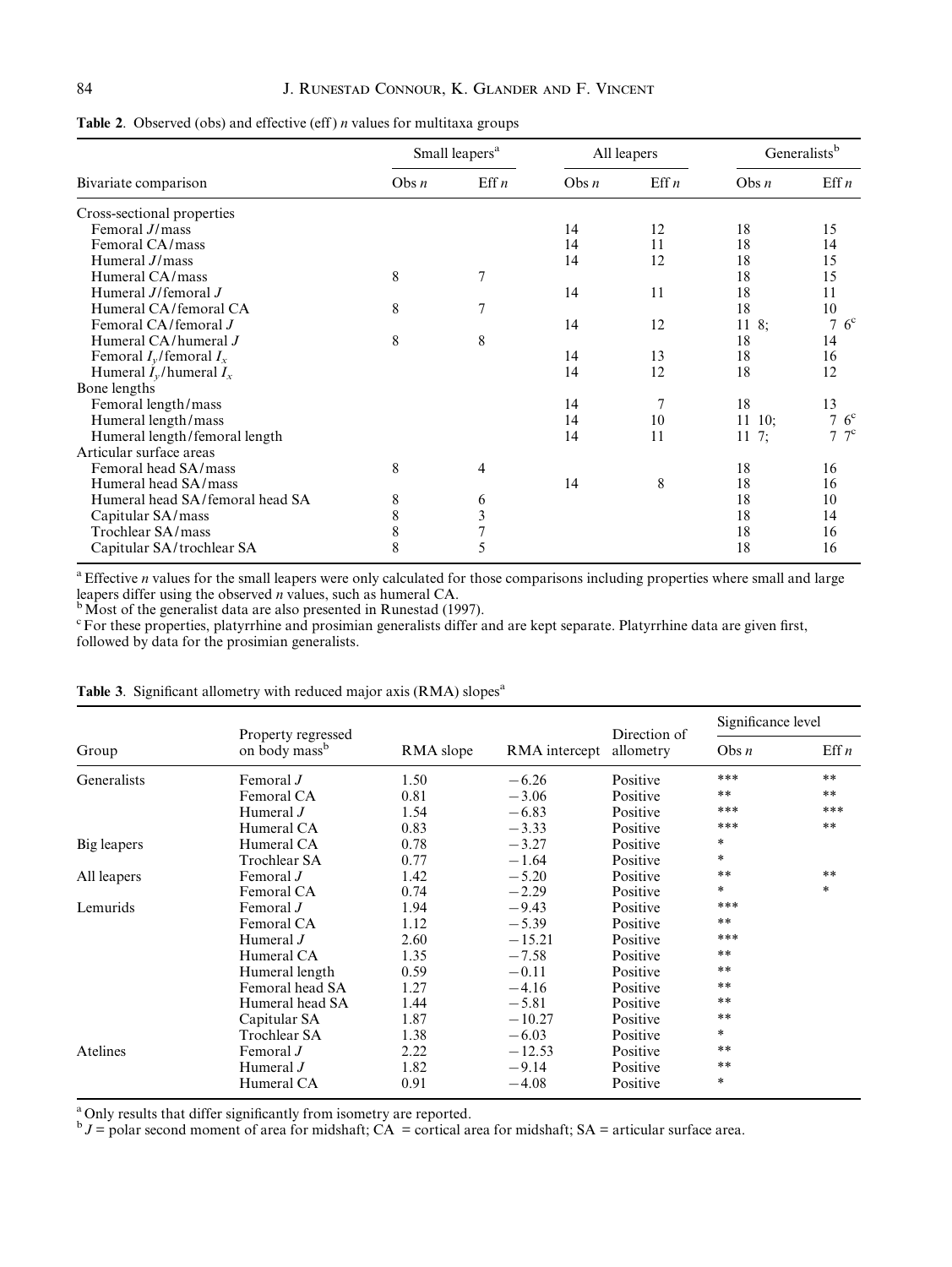femur and humerus were measured parallel to the diaphyseal long axis.

#### Analytical techniques

Species averages are used as data points, with some sexually dimorphic species also divided by sex (i.e. several platyrrhines). The species averages were transformed by natural logarithm to accommodate the body mass range included in the sample. For all statistical analyses, an  $\alpha$  of 0.05 is required for significance.

Diaphyseal cross-sectional properties, articular surface areas and bone lengths are regressed on body mass for each locomotory subgroup and group. Humeral properties are also regressed on corresponding femoral ones,  $I_v$  is regressed on  $I_x$  for both the femur and humerus, and capitular surface area is regressed on trochlear surface area. Regressions of femoral and humeral  $I_y$  and  $I_x$  on body mass are not statistically analysed, as such comparisons do not notably differ from femoral or humeral J regressed on body mass (Runestad, 1994). All bivariate comparisons were evaluated for whether or not they showed significant correlations between the 2 properties compared for each group. It was found that all regressions are significant except for the ateline regression of femoral length on body mass.

The data were fit using both least squares  $(LS)$ (SYSTAT: Wilkinson, 1992) and reduced major axis (RMA) techniques (Hofman, 1988). Most of the correlation coefficients in this analysis are well above 0.95. However, many coefficients for the lemurids and atelines are much lower, and analyses using RMA slopes often yield different results than for LS slopes for these groups (see Tables 5  $\&$  6).

For each locomotory group or subgroup consisting of >1 family, the degrees of freedom are modified to account for the possibility that some members of a locomotory group may be more similar to each other than to others in the group as a result of common ancestry. A nested analysis of variance procedure (BIOM: Rohlf & Slice, 1995) was used to arrive at an 'effective  $n$ ' estimate (Smith, 1994: 99). The groups were nested at the suborder (when appropriate), family and genus levels.

It was necessary to nest residuals of bivariate comparisons instead of nesting the properties themselves because many of the taxonomic groups within the locomotory groups differ from each other in body size (Smith, 1994; Runestad, 1997). For each sample, all species were used to calculate the residuals.

Table 2 shows the observed (number of species) and effective (calculated) sample sizes for bivariate regressions for each multi-family group. Most of the generalist data are also presented in Runestad (1997). Exceptions are humeral and femoral bivariate regressions of  $I_v$  on  $I_x$ , which are new to this analysis.

Slopes for bivariate regressions of properties on body mass were tested for allometric patterns using the RMA line-fitting technique following formulae in Hofman (1988). Significant deviations from isometry are shown in Table 3.

The bivariate LS slopes of different locomotory groups (and subgroups) are compared with each other using ANCOVA (SYSTAT: Wilkinson, 1992). RMA slopes for different groups are also compared using the Student's t-statistic and degrees of freedom derived from formulae in Hofman (1988). Results are shown in Tables  $4-6$ .

Elevations, or positions, of regression lines are compared using ANCOVA (SYSTAT: Wilkinson, 1992) if LS slopes do not differ. Fisher's exact test, as described in Tsutakawa & Hewett (1977), is also used to test for positional differences (SYSTAT: Wilkinson, 1992).

The advantage of the exact test is that, unlike ANCOVA elevation comparisons, it can be used when slopes differ. It involves fitting a common line through the data point of 2 samples and counting the number of points above and below the line for both samples. Results of the positional tests are shown in Tables  $4-6$ .

The disadvantage of using Fisher's exact test for positional differences is that it assumes that the data points of the 2 samples overlap in range. This limitation seriously affects results for many comparisons. For example, it is not possible to compare small and large leapers, nor generalists and atelines, because their data points do not overlap.

To contend with this problem, the broader samples were restricted to members overlapping in body size with the more restricted samples for Fisher's exact test (see Tables  $4-6$ ). Thus, for comparisons where large and small leapers had previously been shown to differ, only the 5 biggest generalists are compared to large leapers, and the 7 smallest generalists are compared to the small leapers. Lemurids are only compared to the large leapers and to the 5 biggest generalists. This approach does produce artificially defined generalist subsamples for which no effective *n* values are provided. However, when comparisons are possible, significance levels for the exact test are almost always lower than for the ANCOVA elevation tests (Tables  $4-6$ ).

#### RESULTS

#### Subgroup comparisons

Small leapers and large leapers differ in humeral cortical area (CA) relative to body mass, femoral head surface area relative to body mass, and capitular surface area relative to trochlear surface area. Large leapers have lower humeral axial rigidity, larger femoral heads and larger capitula relative to trochleae than do small leapers. Small leapers and large leapers are not combined for comparisons with other locomotory groups that involve humeral cortical area, femoral head surface area, capitular surface area or trochlear surface area.

Differences between the generalist subgroups (platyrrhines and prosimian generalists) are presented in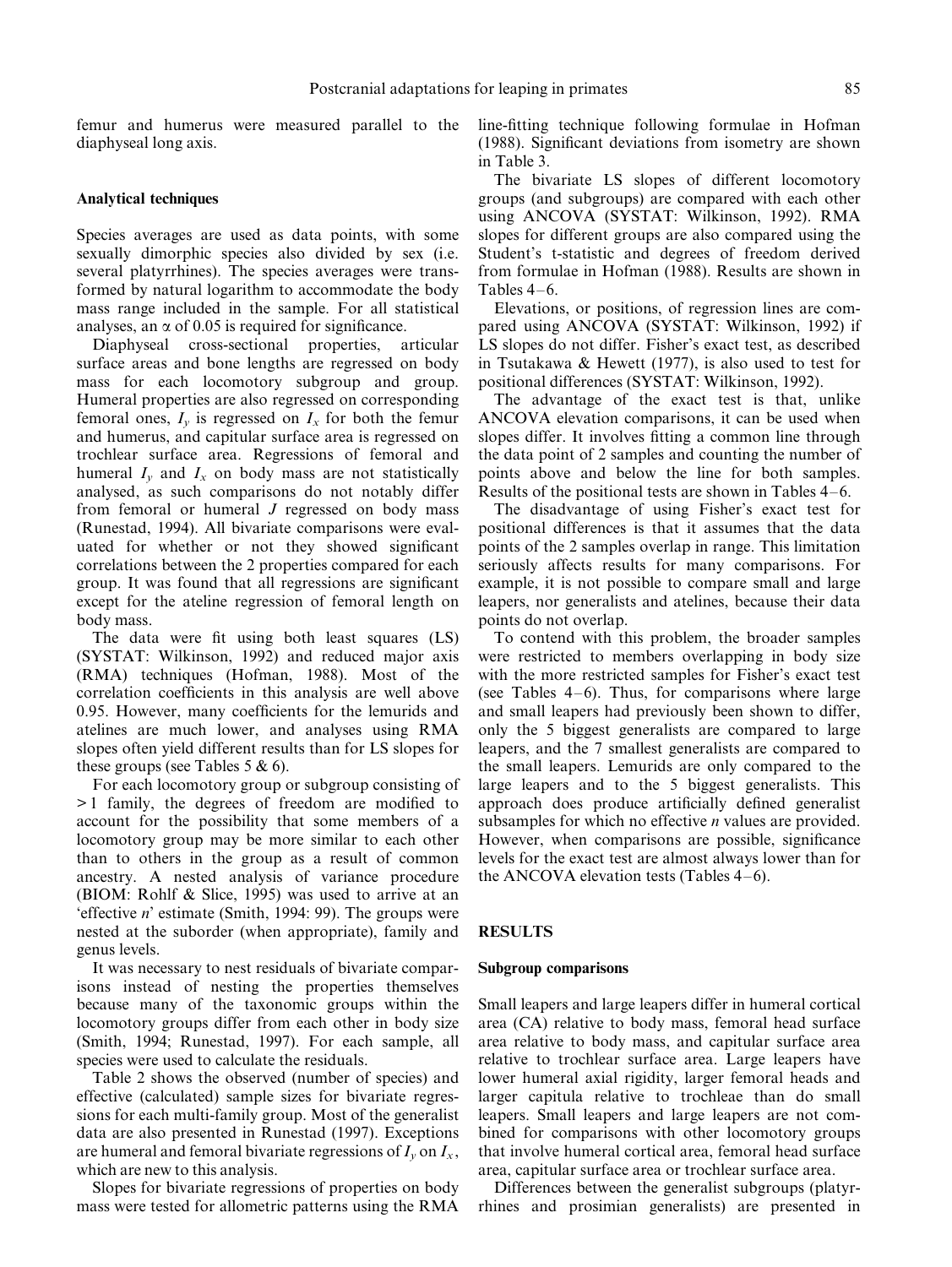| Bivariate comparisons for leapers vs generalists <sup>a</sup> | RMA slopes |             | LS slopes |        |           | <b>ANCOVA</b><br>elevations |            |             | Fisher's exact<br>test elevations <sup>b</sup> |                |                     |
|---------------------------------------------------------------|------------|-------------|-----------|--------|-----------|-----------------------------|------------|-------------|------------------------------------------------|----------------|---------------------|
|                                                               | Obs        |             | Eff       | Obs    |           | Eff                         | Obs        |             | Eff                                            | Obs            | Eff                 |
| Femoral <i>J</i> /mass                                        |            | <b>NS</b>   |           |        | <b>NS</b> |                             | ***        |             | ***                                            | ***            | ***                 |
| Femoral CA/mass                                               |            | NS          |           |        | <b>NS</b> |                             | ***        |             | ***                                            | ***            | ***                 |
| Humeral $J/mass$                                              | ***        |             | $**$      | $\ast$ |           | $\ast$                      |            |             |                                                | <b>NS</b>      |                     |
| Humeral CA/mass                                               |            |             |           |        |           |                             |            |             |                                                |                |                     |
| Large leapers vs                                              |            | <b>NS</b>   |           |        | <b>NS</b> |                             | $\ast\ast$ |             | $***$                                          | * vs 5 biggest |                     |
|                                                               |            |             |           |        |           |                             |            |             |                                                |                | generalists         |
| Small leapers vs                                              |            | <b>NS</b>   |           |        | <b>NS</b> |                             |            | <b>NS</b>   |                                                |                | NS vs 7 smallest    |
|                                                               |            |             |           |        |           |                             |            |             |                                                |                | generalists         |
| Humeral CA/femoral CA                                         |            |             |           |        |           |                             |            |             |                                                |                |                     |
| Large leapers vs                                              |            | <b>NS</b>   |           |        | <b>NS</b> |                             | ***        |             | ***                                            |                | ** vs 5 biggest     |
|                                                               |            |             |           |        |           |                             |            |             |                                                |                | generalists         |
| Small leapers vs                                              |            | <b>NS</b>   |           |        | <b>NS</b> |                             | ***        |             | ***                                            |                | *** $vs$ 7 smallest |
|                                                               |            |             |           |        |           |                             |            |             |                                                |                | generalists         |
| Humeral $J$ /femoral $J$                                      | $\ast$     |             | <b>NS</b> |        | <b>NS</b> |                             | ***        |             | ***                                            | ***            | ***                 |
| Femoral CA/femoral J                                          |            |             |           |        |           |                             |            |             |                                                |                |                     |
| <i>vs</i> platyrrhines                                        |            | <b>NS</b>   |           | $\ast$ |           | $\ast$                      |            |             |                                                | $\ast$         | <b>NS</b>           |
| <i>vs</i> prosimian generalists                               |            | <b>NS</b>   |           |        | <b>NS</b> |                             |            | NS          |                                                | <b>NS</b>      |                     |
| Humeral CA/humeral J                                          |            |             |           |        |           |                             |            |             |                                                |                |                     |
| Large leapers vs                                              |            | <b>NS</b>   |           |        | <b>NS</b> |                             | ***        |             | ***                                            | *vs 5 biggest  |                     |
|                                                               |            |             |           |        |           |                             |            |             |                                                |                | generalists         |
| Small leapers vs                                              |            | <b>NS</b>   |           |        | <b>NS</b> |                             |            | NS          |                                                |                | NS vs 7 smallest    |
|                                                               |            |             |           |        |           |                             |            |             |                                                |                | generalists         |
| Femoral $I_{\nu}$ /femoral $I_{\nu}$                          |            | <b>NS</b>   |           |        | <b>NS</b> |                             | ***        |             | ***                                            | ***            | ***                 |
| Humeral $I_v$ /humeral $I_x$                                  |            | <b>NS</b>   |           |        | <b>NS</b> |                             | ***        |             | ***                                            | **             | *                   |
| Femoral length/mass                                           |            | <b>NS</b>   |           |        | <b>NS</b> |                             | ***        |             | ***                                            | ***            | $**$                |
| Humeral length/mass                                           |            |             |           |        |           |                             |            |             |                                                |                |                     |
| <i>vs</i> platyrrhines                                        |            | <b>NS</b>   |           |        | <b>NS</b> |                             | ***        |             | ***                                            | ***            | $**$                |
| <i>vs</i> prosimian generalists                               |            | <b>NS</b>   |           |        | <b>NS</b> |                             |            | <b>NS</b>   |                                                | <b>NS</b>      |                     |
| Humeral length/femoral length                                 |            |             |           |        |           |                             |            |             |                                                |                |                     |
| <i>vs</i> platyrrhines                                        |            | <b>NS</b>   |           |        | <b>NS</b> |                             | ***        |             | ***                                            | ***            | ***                 |
| <i>vs</i> prosimian generalists                               |            | <b>NS</b>   |           |        | <b>NS</b> |                             | ***        |             | ***                                            | **             | $\ast$              |
| Femoral head SA/mass                                          |            |             |           |        |           |                             |            |             |                                                |                |                     |
| Large leapers vs                                              |            | <b>NS</b>   |           |        | <b>NS</b> |                             | ***        |             | ***                                            |                | ** vs 5 biggest     |
|                                                               |            |             |           |        |           |                             |            |             |                                                |                | generalists         |
| Small leapers vs                                              |            | <b>NS</b>   |           |        | <b>NS</b> |                             |            | <b>NS</b>   |                                                |                | NS vs 7 smallest    |
|                                                               |            |             |           |        |           |                             |            |             |                                                |                | generalists         |
| Humeral head SA/mass                                          |            | <b>NS</b>   |           | $\ast$ |           | $\ast$                      |            |             |                                                |                | NS                  |
| Humeral head SA/femoral head SA                               |            |             |           |        |           |                             |            |             |                                                |                |                     |
| Large leapers vs                                              |            | <b>NS</b>   |           |        | <b>NS</b> |                             | ***        |             | ***                                            |                | ** vs 5 biggest     |
|                                                               |            |             |           |        |           |                             |            |             |                                                |                | generalists         |
| Small leapers vs                                              |            | <b>NS</b>   |           |        | <b>NS</b> |                             |            | <b>NS</b>   |                                                |                | $NS$ vs 7 smallest  |
|                                                               |            |             |           |        |           |                             |            |             |                                                |                | generalists         |
| Capitular SA/mass                                             |            |             |           |        |           |                             |            |             |                                                |                |                     |
| Large leapers vs                                              |            | <b>NS</b>   |           |        | <b>NS</b> |                             |            | <b>NS</b>   |                                                |                | $NS$ vs 5 biggest   |
|                                                               |            |             |           |        |           |                             |            |             |                                                |                | generalists         |
| Small leapers vs                                              |            | <b>NS</b>   |           |        | <b>NS</b> |                             |            | $_{\rm NS}$ |                                                |                | NS. vs 7 smallest   |
|                                                               |            |             |           |        |           |                             |            |             |                                                |                | generalists         |
| Trochlear SA/ mass                                            |            |             |           |        |           |                             |            |             |                                                |                |                     |
| Large leapers vs                                              |            | <b>NS</b>   |           |        | <b>NS</b> |                             | $\ast$     |             | $\ast$                                         |                | ** vs 5 biggest     |
|                                                               |            |             |           |        |           |                             |            |             |                                                |                | generalists         |
| Small leapers vs                                              |            | $_{\rm NS}$ |           |        | <b>NS</b> |                             |            | <b>NS</b>   |                                                |                | NS vs 7 smallest    |
|                                                               |            |             |           |        |           |                             |            |             |                                                |                | generalists         |
| Capitular SA/trochlear SA                                     |            |             |           |        |           |                             |            |             |                                                |                |                     |
| Large leapers vs                                              | *          |             | $\ast$    |        | <b>NS</b> |                             | ***        |             | ***                                            |                | NS vs 5 biggest     |
|                                                               |            |             |           |        |           |                             |            |             |                                                |                | generalists         |
| Small leapers vs                                              |            | <b>NS</b>   |           |        | <b>NS</b> |                             |            | $_{\rm NS}$ |                                                |                | NS vs 7 smallest    |
|                                                               |            |             |           |        |           |                             |            |             |                                                |                | generalists         |

|  | <b>Table 4.</b> Leapers vs generalists: bivariate slope and elevation comparisons |  |  |
|--|-----------------------------------------------------------------------------------|--|--|
|  |                                                                                   |  |  |
|  |                                                                                   |  |  |

 $^a J$  = polar second moment of area; CA = cortical area;  $I_x$  and  $I_y$  are second moments of area; SA = articular surface area.<br><sup>b</sup> The elevation test using Fisher's exact test relies on two samples having roughly similar with comparisons involving only the large leapers or the small leapers, the generalist sample was restricted to those data points overlapping with the relevant leaper subsample.

Significance levels: \*  $\leq 0.05$ ; \*\* $\leq 0.01$ ; \*\*\*  $\leq 0.001$ ; NS, not significant.<br>RMA = reduced major axis; LS = least squares; Obs = with observed sample size; Eff = with effective sample size (see text).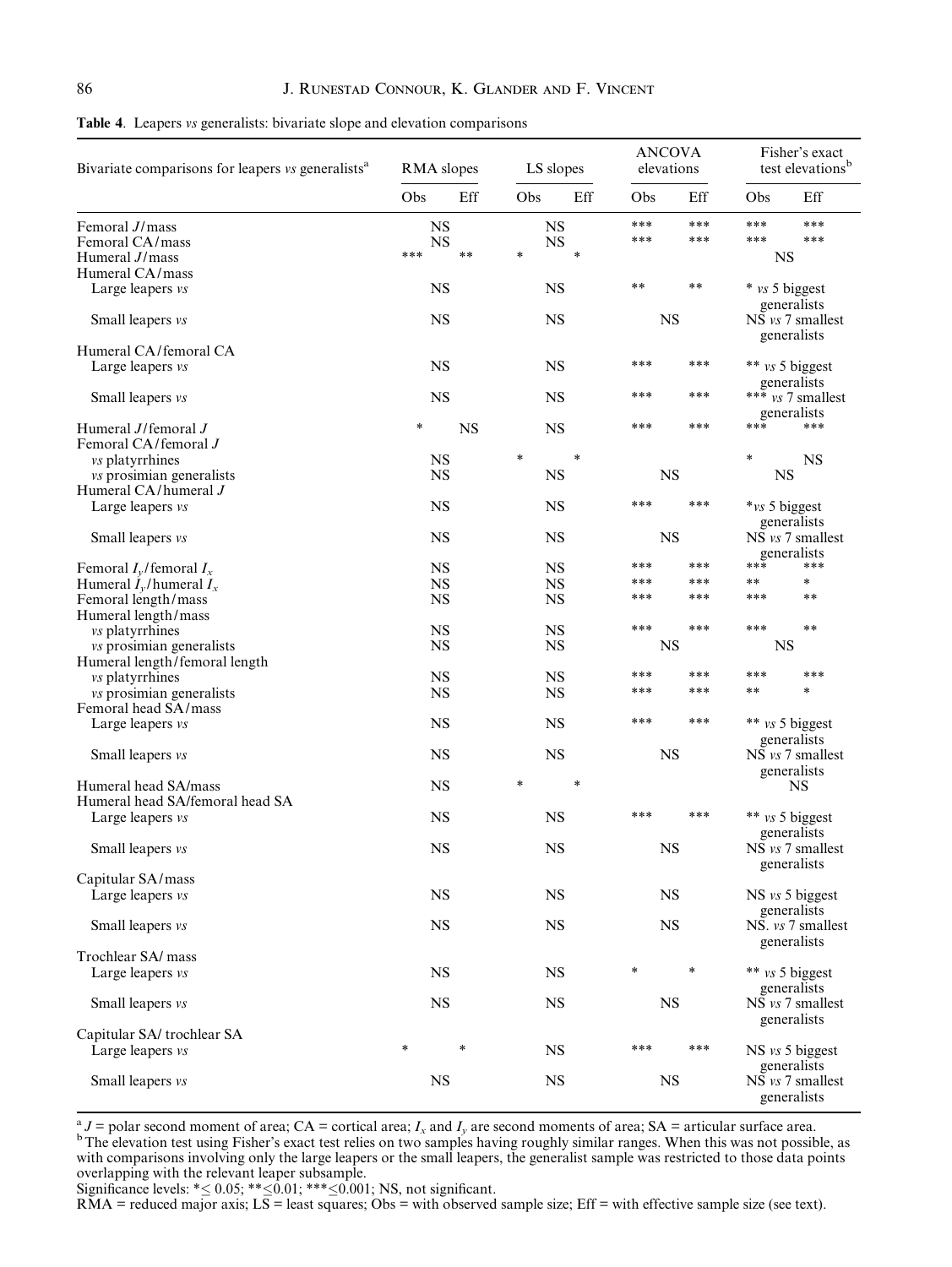|                                                                     | RMA slopes |        | LS slopes |           | <b>ANCOVA</b><br>elevations |            | Fisher's exact test<br>elevations |  |
|---------------------------------------------------------------------|------------|--------|-----------|-----------|-----------------------------|------------|-----------------------------------|--|
| Bivariate comparisons <sup>a</sup>                                  | Obs        | Eff    | Obs       | Eff       | Obs                         | Eff        | $Obs^b$                           |  |
| Large leapers vs small leapers                                      |            |        |           |           |                             |            |                                   |  |
| Humeral CA/mass                                                     | <b>NS</b>  |        |           | <b>NS</b> | *                           | $\ast$     | Samples do not overlap            |  |
| Femoral head SA/mass                                                | <b>NS</b>  |        |           | <b>NS</b> | *                           | $\ast$     | Samples do not overlap            |  |
| Capitular SA/trochlear SA                                           | <b>NS</b>  |        |           | <b>NS</b> | $\ast$                      | $\ast$     | Samples do not overlap            |  |
| Lemurids vs leapers                                                 |            |        |           |           |                             |            |                                   |  |
| Femoral <i>J</i> /mass                                              | ***        | ***    |           | NS        | $\ast$                      | $\ast$     | * vs large leapers                |  |
| Femoral CA/mass                                                     | $* *$      | **     |           | <b>NS</b> | **                          | $***$      | * vs large leapers                |  |
| Humeral $J/m$ ass                                                   | ***        | ***    | $**$      | $***$     |                             |            | NS vs large leapers               |  |
| Humeral $J$ /femoral $J$                                            | $\ast$     | *      |           | <b>NS</b> | **                          | $\ast\ast$ | NS vs large leapers               |  |
| Femoral CA/femoral J                                                | <b>NS</b>  |        |           | NS        | $\ast$                      | $\ast$     | * vs large leapers                |  |
| Femoral length/mass                                                 | <b>NS</b>  |        |           | <b>NS</b> | ***                         | $\ast\ast$ | ** vs large leapers               |  |
| Humeral length/mass                                                 | $**$       | $\ast$ |           | <b>NS</b> | <b>NS</b>                   |            | NS vs large leapers               |  |
| Humeral length/femoral length                                       | <b>NS</b>  |        |           | <b>NS</b> | ***                         | ***        | ** vs large leapers               |  |
| Humeral head SA/mass                                                | $**$       | $**$   | $\ast$    | $\ast$    |                             |            | NS vs large leapers               |  |
| Lemurids vs large leapers                                           |            |        |           |           |                             |            |                                   |  |
| Humeral CA/mass                                                     | **         |        | $\ast$    |           |                             |            | <b>NS</b>                         |  |
| Humeral CA/femoral CA                                               | <b>NS</b>  |        |           | <b>NS</b> | ***                         |            | **                                |  |
| Femoral head SA/mass                                                | $\ast$     |        |           | <b>NS</b> | <b>NS</b>                   |            | <b>NS</b>                         |  |
| Humeral head SA/femoral head SA                                     | <b>NS</b>  |        |           | <b>NS</b> | *                           |            | <b>NS</b>                         |  |
| Capitular SA / mass                                                 | $***$      |        |           | <b>NS</b> | <b>NS</b>                   |            | <b>NS</b>                         |  |
| Trochlear SA/mass                                                   | $\ast$     |        |           | <b>NS</b> | $\ast$                      |            | <b>NS</b>                         |  |
| Capitular SA/trochlear SA                                           | $***$      |        | $\ast$    |           |                             |            | $***$                             |  |
| Atelines vs large leapers                                           |            |        |           |           |                             |            |                                   |  |
| Femoral <i>J</i> /mass                                              | $***$      |        |           | <b>NS</b> | <b>NS</b>                   |            | <b>NS</b>                         |  |
| Femoral CA/mass                                                     | <b>NS</b>  |        |           | <b>NS</b> | $\ast$                      |            | <b>NS</b>                         |  |
| Humeral $J/mass$                                                    | $\ast$     |        |           | <b>NS</b> | ***                         |            | <b>NS</b>                         |  |
| Humeral CA/mass                                                     | <b>NS</b>  |        |           | <b>NS</b> | ***                         |            | <b>NS</b>                         |  |
| Humeral $J$ /femoral $J$                                            | NS         |        |           | <b>NS</b> | ***                         |            | $\ast$                            |  |
| Humeral CA/femoral CA                                               | <b>NS</b>  |        |           | <b>NS</b> | ***                         |            | $\ast$                            |  |
| Femoral CA/femoral J                                                | <b>NS</b>  |        | $\ast$    |           |                             |            | <b>NS</b>                         |  |
| Humeral CA/humeral J                                                | <b>NS</b>  |        |           | <b>NS</b> | **                          |            | <b>NS</b>                         |  |
| Femoral $I_v$ /femoral $I_x$                                        | <b>NS</b>  |        |           | <b>NS</b> | **                          |            | <b>NS</b>                         |  |
| Femoral length/mass is not a significant<br>regression for atelines |            |        |           |           |                             |            |                                   |  |
| Humeral length/femoral length                                       | <b>NS</b>  |        | $\ast$    |           |                             |            | ***                               |  |
| No articular data included in the study<br>for atelines             |            |        |           |           |                             |            |                                   |  |

Table 5. Significant results of bivariate slope and elevation tests for secondary leaper comparisons

 $^a$  J = polar second moment of area; CA = cortical area;  $I_x$  and  $I_y$  are second moments of area; SA = articular surface area.<br><sup>b</sup> The elevation test using Fisher's exact test relies on two samples having roughly simila the leapers and lemurids, the leaper sample was restricted to those leaper data points overlapping with the lemurid data. Note also that only the small leapers and the total leapers samples have effective n values. This is because the members of the other groups are restricted to one family each.

Significance levels, \*  $\leq 0.05$ ; \*\*  $\leq 0.01$ ; \*\*\*  $\leq 0.001$ ; NS, not significant.

 $RMA$  = reduced major axis; LS = least squares; Obs = with observed sample size; Eff = with effective sample size (see text).

Runestad (1997). The two subgroups differ in femoral cortical area relative to femoral polar second moment of area  $(J)$ , humeral length relative to body mass, and humeral length relative to femoral length. Properties new with the present analysis, humeral and femoral  $I_x$ and  $I_y$ , do not differ between the two subgroups.

## Allometry

Table 3 shows equations for properties regressed on body mass for which RMA slopes differ significantly from isometry. All significant departures are positively allometric. There is a general pattern for humeral and femoral cross-sectional properties (cortical area and J) to increase at a greater rate than that expected from geometric similarity for most of the locomotory groups. This trend is probably statistically more reliable for the larger samples, the generalists and leapers.

Among the smaller samples, lemurids show positive allometry for most properties: humeral and femoral cortical area and J, articular surface areas, and humeral length. However, Varecia is relatively large in most of these properties and, as the largest lemurid, may be strongly affecting slopes.

Atelines are another small sample which shows positive allometry for cross-sectional properties. This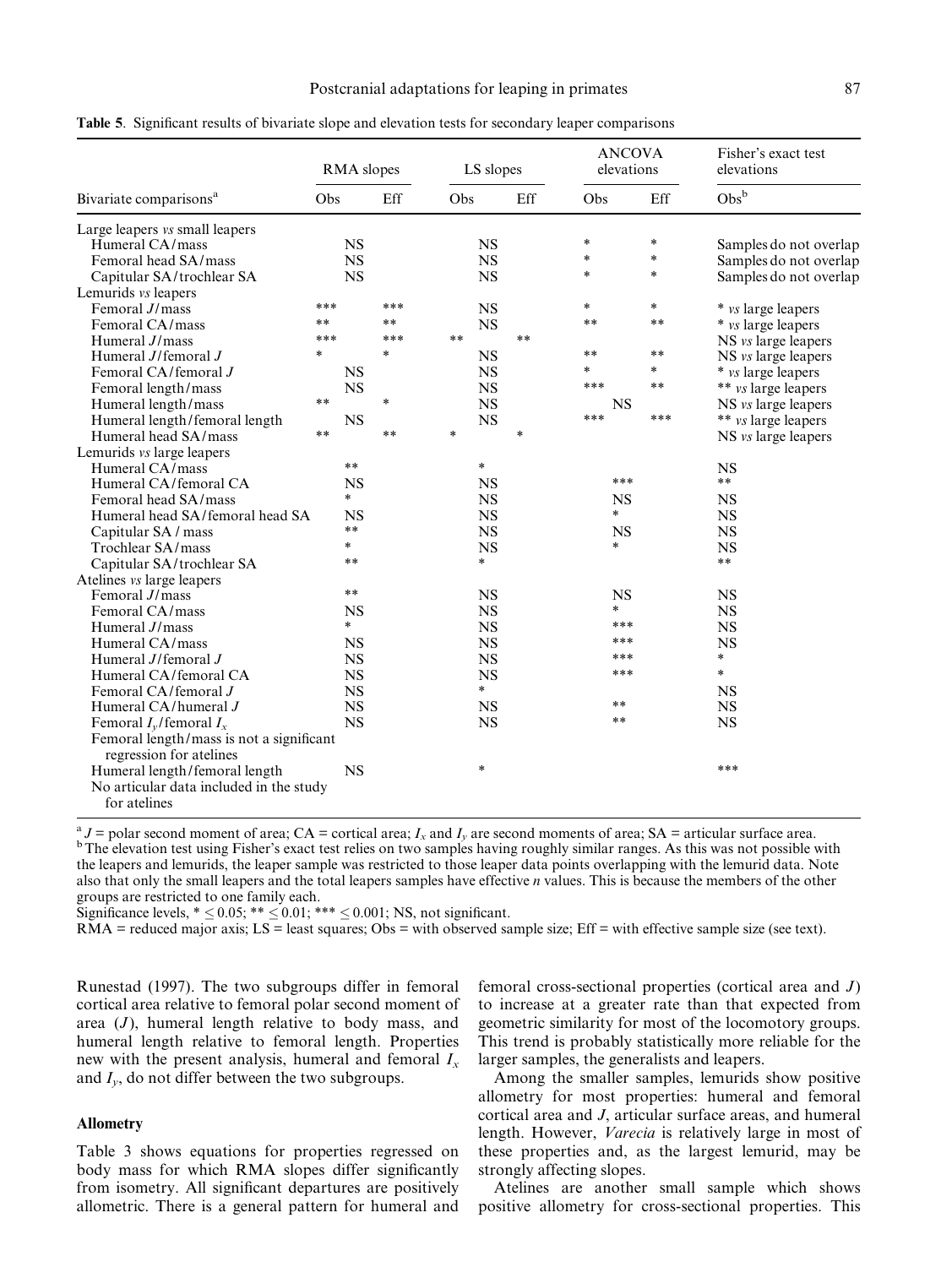|                                                                   | RMA slopes |           |        | LS slopes           |           | <b>ANCOVA</b><br>elevations | Fisher's exact test<br>elevations |  |
|-------------------------------------------------------------------|------------|-----------|--------|---------------------|-----------|-----------------------------|-----------------------------------|--|
| Bivariate comparisons <sup>a</sup>                                | Obs        | Eff       | Obs    | Eff                 | Obs       | Eff                         | $Obs^b$                           |  |
| Lemurids vs generalists                                           |            |           |        |                     |           |                             |                                   |  |
| Femoral <i>J</i> /mass                                            | ***        | ***       |        | <b>NS</b>           | <b>NS</b> |                             | * vs 5 biggest generalists        |  |
| Femoral CA/mass                                                   | *          | $\ast$    |        | <b>NS</b>           | NS        |                             | NS vs 5 biggest generalists       |  |
| Humeral <i>J</i> /mass                                            | ***        | ***       |        | <b>NS</b>           | <b>NS</b> |                             | NS vs 5 biggest generalists       |  |
| Humeral CA/mass                                                   | *          | $\ast$    |        | <b>NS</b>           | $***$     | $\ast\ast$                  | NS vs 5 biggest generalists       |  |
| Humeral J/femoral J                                               | $\ast$     | $\ast$    |        | <b>NS</b>           | ***       | ***                         | NS vs 5 biggest generalists       |  |
| Humeral CA/femoral CA                                             | <b>NS</b>  |           |        | <b>NS</b>           | ***       | ***                         | * vs 5 biggest generalists        |  |
| Femoral CA/femoral J                                              |            |           |        |                     |           |                             |                                   |  |
| <i>vs</i> prosimian generalists                                   | <b>NS</b>  |           |        | <b>NS</b>           | $\ast$    | *                           | <b>NS</b>                         |  |
| Humeral $CA/h$ umeral $J$                                         | <b>NS</b>  |           |        | <b>NS</b>           | ***       | ***                         | ** vs 5 biggest generalists       |  |
| Femoral $I_v$ femoral $I_x$                                       | $\ast$     | $\ast$    |        | <b>NS</b>           | ***       | $* *$                       | ** vs 5 biggest generalists       |  |
| Humeral $I_{\nu}$ humeral $I_{\nu}$                               | <b>NS</b>  |           |        | <b>NS</b>           | $\ast$    | *                           | NS vs 5 biggest generalists       |  |
| Femoral length/mass                                               | <b>NS</b>  |           |        | <b>NS</b>           | <b>NS</b> |                             | * vs 5 biggest generalists        |  |
| Humeral length/mass                                               |            |           |        |                     |           |                             |                                   |  |
| vs platyrrhines                                                   | $\ast$     | $\ast$    |        | <b>NS</b>           | $**$      | $**$                        | * vs 4 biggest platyrrhines       |  |
| Humeral length/femoral length                                     |            |           |        |                     |           |                             |                                   |  |
| vs platyrrhines                                                   | <b>NS</b>  |           |        | <b>NS</b>           | ***       | ***                         | ** vs 4 biggest platyrrhines      |  |
| <i>vs</i> prosimian generalists                                   | *          | $\ast$    |        | <b>NS</b>           | <b>NS</b> |                             | <b>NS</b>                         |  |
| Femoral head SA/mass                                              | $**$       | **        |        | <b>NS</b>           | $**$      | $**$                        | NS vs 5 biggest generalists       |  |
| Humeral head SA/mass                                              | $**$       | $* *$     | $\ast$ | $\ast$              |           |                             | * vs 5 biggest generalists        |  |
| Humeral head SA/ femoral head SA                                  | *          | <b>NS</b> |        | <b>NS</b>           | ***       | ***                         | ** vs 5 biggest generalists       |  |
|                                                                   | $**$       | $* *$     | $\ast$ | $\ast$              |           |                             | NS vs 5 biggest generalists       |  |
| Capitular SA/mass<br>Trochlear SA/mass                            | $\ast$     | $\ast$    |        | <b>NS</b>           | <b>NS</b> |                             |                                   |  |
|                                                                   | $\ast$     | $\ast$    |        | <b>NS</b>           | $**$      | $\ast\ast$                  | NS vs 5 biggest generalists       |  |
| Capitular SA/trochlear SA                                         |            |           |        |                     |           |                             | * vs 5 biggest generalists        |  |
| Atelines <i>vs</i> generalists                                    | $**$       | $* *$     |        | <b>NS</b>           |           |                             |                                   |  |
| Femoral J/mass                                                    | $\ast$     | $\ast$    |        |                     | <b>NS</b> |                             | Samples do not overlap            |  |
| Humeral $J/mass$                                                  |            |           | $\ast$ | <b>NS</b><br>$\ast$ | <b>NS</b> |                             | Samples do not overlap            |  |
| Humeral J/femoral J                                               | <b>NS</b>  |           |        |                     |           |                             | Samples do not overlap            |  |
| Femoral CA/femoral J                                              |            |           |        |                     |           |                             |                                   |  |
| <i>vs</i> platyrrhines                                            |            |           | $***$  | **                  |           |                             |                                   |  |
| (not compared to prosimians)                                      | <b>NS</b>  |           |        |                     | $\ast$    | $\ast$                      | Samples do not overlap            |  |
| Humeral CA/humera J                                               | <b>NS</b>  |           |        | <b>NS</b>           |           |                             | Samples do not overlap            |  |
| Femoral length /mass is not a significant regression for atelines |            |           |        |                     |           |                             |                                   |  |
| Hhumeral length/femoral length                                    |            | $\ast$    |        |                     |           |                             |                                   |  |
| vs platyrrhines (not compared to                                  | $\ast$     |           | ***    | ***                 |           |                             | Samples do not overlap            |  |
| prosimians)                                                       |            |           |        |                     |           |                             |                                   |  |
| No articular data included in the study for atelines              |            |           |        |                     |           |                             |                                   |  |

Table 6. Significant results of bivariate slope and elevation tests for secondary generalists comparisons

<sup>a</sup>  $J =$  polar second moment of area; CA = cortical area;  $I_x$  and  $I_y$  are second moments of area; SA = articular surface area.<br><sup>b</sup> The elevation test using Fisher's exact test relies on two samples having roughly simila the generalists and lemurids, the generalist sample was restricted to those generalist data points overlapping with the lemurid data. Note, also, that results for comparisons between platyrrhine and prosimian generalists are presented in Runestad (1997). There are only two new comparisons between these two subgroups included in this paper, femoral  $I_y$  /femoral  $I_x$  and humeral  $I_{\nu}$ /humeral  $I_{\nu}$ . Platyrrhines and prosimian generalists do not differ for these bivariate comparisons.

Significance levels: \* $\leq 0.05$ ; \*\* $\leq 0.01$ ; \*\*\* $\leq 0.001$ ; NS, not significant.

 $RMA$  = reduced major axis; LS = least squares; Obs = with observed sample size; Eff = with effective sample size (see text).

may partially result from the inclusion of highly suspensory Ateles species with more generalized atelines.

#### Comparisons of locomotory groups

## Cross-sectional properties

Intergroup comparisons are split into three tables. Table 4 displays the comparisons of all leapers vs generalists. Table 5 shows significant differences between leapers and secondary groups: lemurids and atelines. Table 6 shows significant differences between generalists and the secondary groups.

Leapers have greater femoral J and cortical area than do generalists, as indicated by highly significant elevation differences between the groups (Table 4), and by their relative positions in Fig. 1, femoral  $J$  vs body mass, and Fig. 2, femoral cortical area vs body mass. Leapers also have greater femoral cross-sectional properties than do lemurids (Table 5). Lemurids lie between leapers and generalists in Fig. 1, and close to the generalists in Fig. 2. Apparently, lemurids have slightly greater femoral  $J$ , but not cortical area, than generalists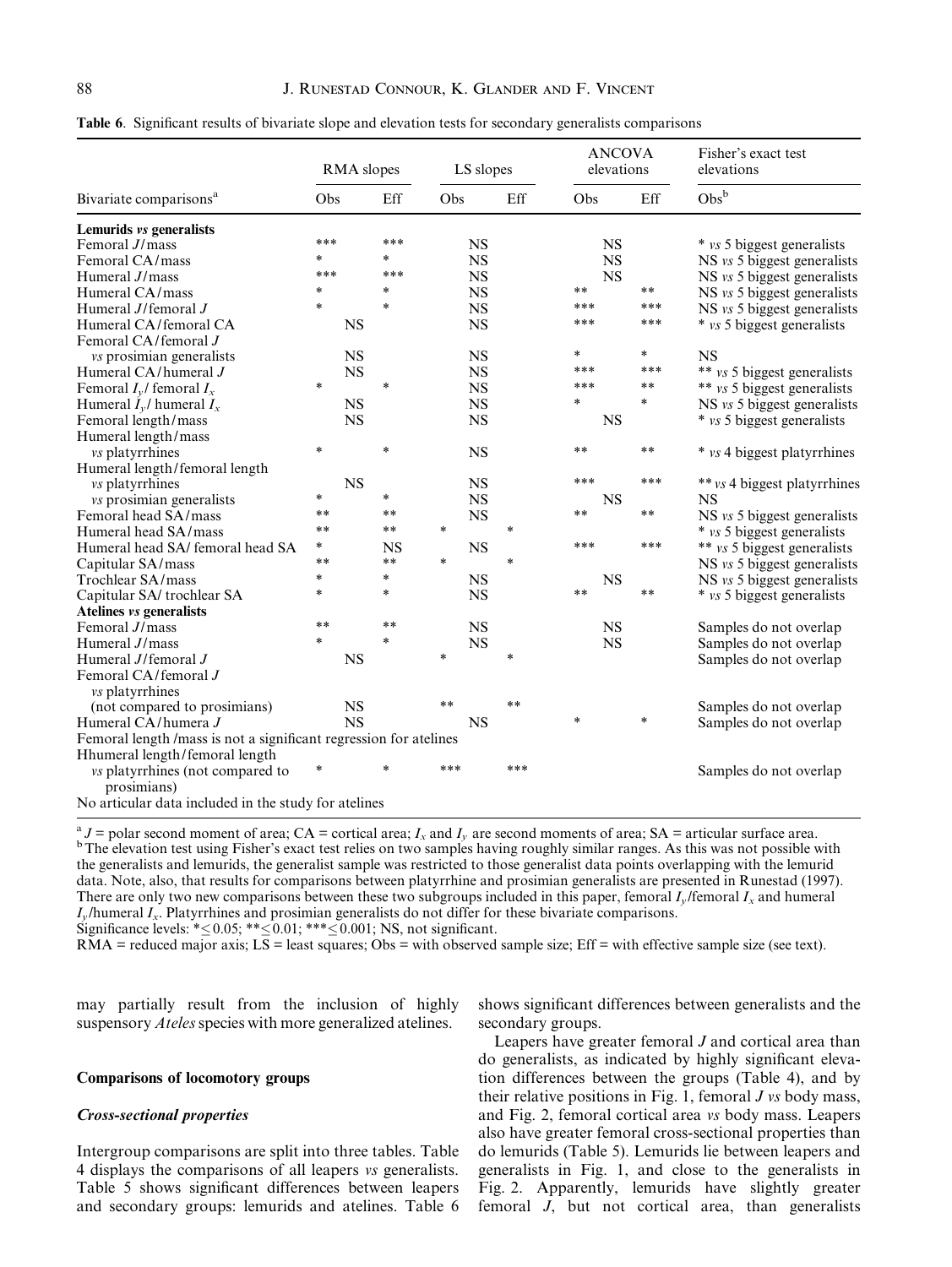

Fig. 1. Bivariate plot of femoral polar second moment of area vs body mass. The line-fitting technique is reduced major axis.



Fig. 2. Bivariate plot of femoral cortical area vs body mass. The line-fitting technique is reduced major axis.

(Table 6). Altogether, leaper femora are more resistant to both axial and torsional loads than are either generalist or lemurid femora, and lemurid femora are stronger than those of generalists against torsional/ bending forces.

Compared to atelines, leapers have only slightly greater femoral cortical area, and similar femoral J, as reflected by elevation comparisons (Table 5). This may be a result, however, of the large cross-sectional values of Ateles within the atelines, and the low correlation of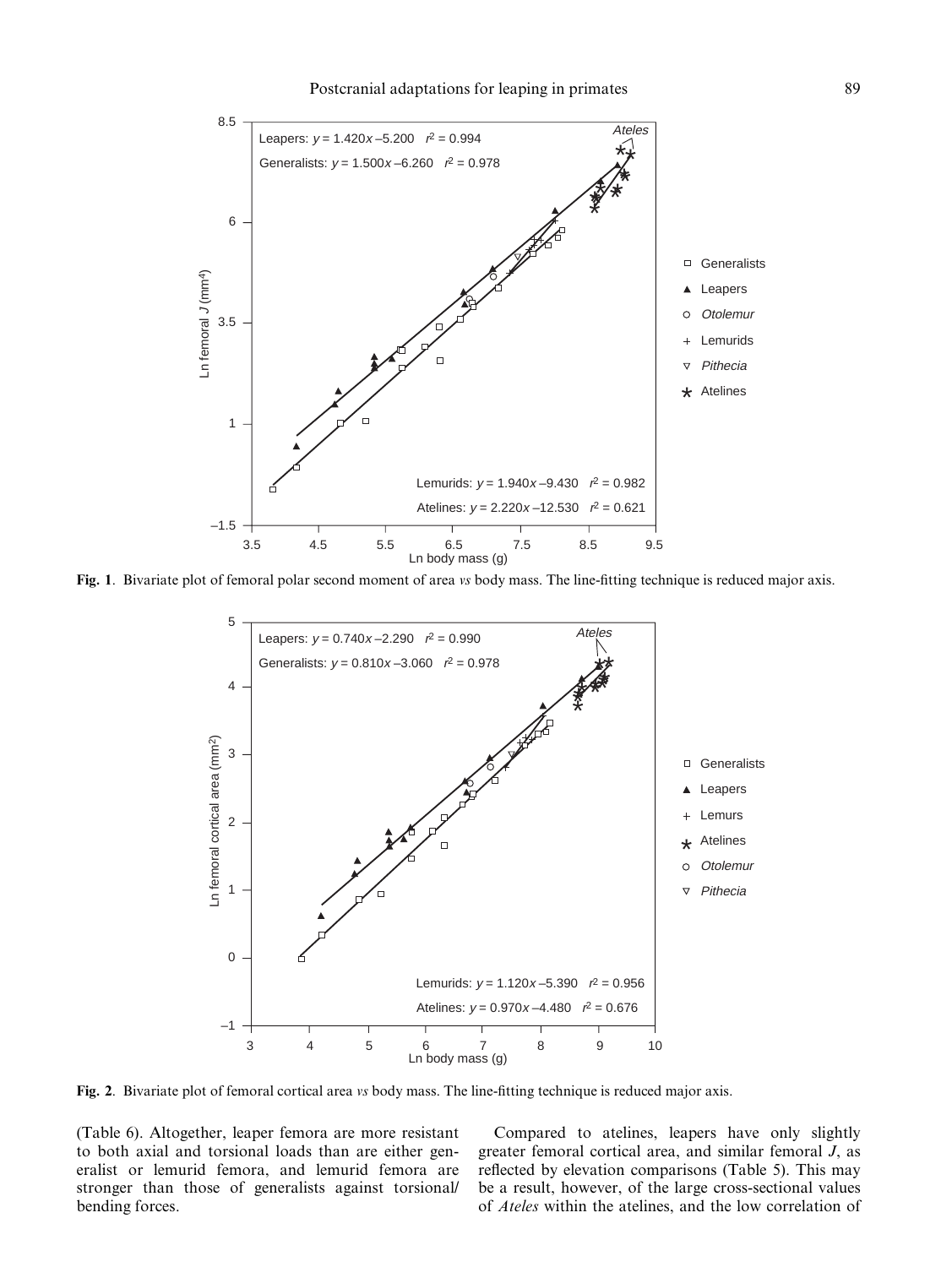

Fig. 3. Bivariate plot of humeral cortical area vs body mass. The line-fitting technique is reduced major axis.

ateline regressions. Figures 1  $\&$  2 clearly show that the leaper regressions for femoral J on body mass and femoral cortical area on body mass lie above most of the atelines.

Pithecia and the two Otolemur species are shown in Figs 1  $\&$  2. In Fig. 1, femoral *J* on body mass, all three taxa lie between the generalists and the leapers, although Pithecia lies slightly closer to the leapers than do the large galagos. In Fig. 2, femoral cortical area vs body mass, Pithecia lies close to the other platyrrhines, and well away from the other leapers. The position of Otolemur species is roughly similar in both Figs 1  $\&$  2, indicating that Otolemur has femoral cross-sectional properties intermediate between leapers and generalists. Pithecia has relatively greater torsional or bending rigidity than most of the other small platyrrhines, but not greater axial rigidity.

Femoral cortical area regressed on femoral J indicates that leapers and prosimian generalists have relative thicker femoral diaphyses than do platyrrhine generalists (Table 4) and lemurids (Tables 5  $\&$  6). Leapers do not differ from prosimian generalists (Table 4).

For the remaining femoral cross-sectional bivariate comparison, femoral  $I_y$  vs femoral  $I_x$ , leapers have greater  $I_x$  relative to  $I_y$  than do generalists and atelines (Tables 4 & 5). Lemurids are also greater in this property than are generalists (Table 6). Leapers and lemurids do not differ. Leaper and lemurid femora appear to be more buttressed against bending forces about a coronal axis, acting in a sagittal plane. Essentially, this means that their femoral midshaft AP diameters are larger than their ML ones, relative to the proportions seen in generalists and atelines (see formulae in Methods). This interpretation is supported by examination of bivariate plots of both  $I_v$  and  $I_x$ regressed on body mass (not shown).

The relative positions of Pithecia and Otolemur on plots of femoral or humeral  $I_x$  regressed on  $I_y$  are not considered in this analysis. This is because the regression lines for leapers and generalists are very close together, suggesting that the positions of individual data points may be open to over-interpretation (see Runestad, 1994: Fig. 6).

For humeral cross-sectional properties, humeral J does not differ between any groups in elevation except for between large leapers and atelines (Table 5). Ateline humeri appear to be more resistant to bending or torsional forces than are large leaper humeri, according to the relative positions of the groups in a bivariate plot of humeral J vs body mass (not shown).

For humeral cortical area vs body mass, small leapers, generalists and atelines all have significantly higher elevations than do large leapers (Tables  $4 \& 5$ , Fig. 3). Generalists also have greater humeral cortical area than do lemurids (Table 6), although the largest lemurid, Varecia, lies on the generalist line (Fig. 3). Generalists do not differ from either small leapers or atelines (Tables 4  $\&$  6). Most taxa not included within a locomotory group for this comparison  $-$  Hapalemur, Otolemur and Pithecia  $-$  group with the generalists in Fig. 3. Lepilemur seems to group with the lemurids and large leapers (although see comments below). In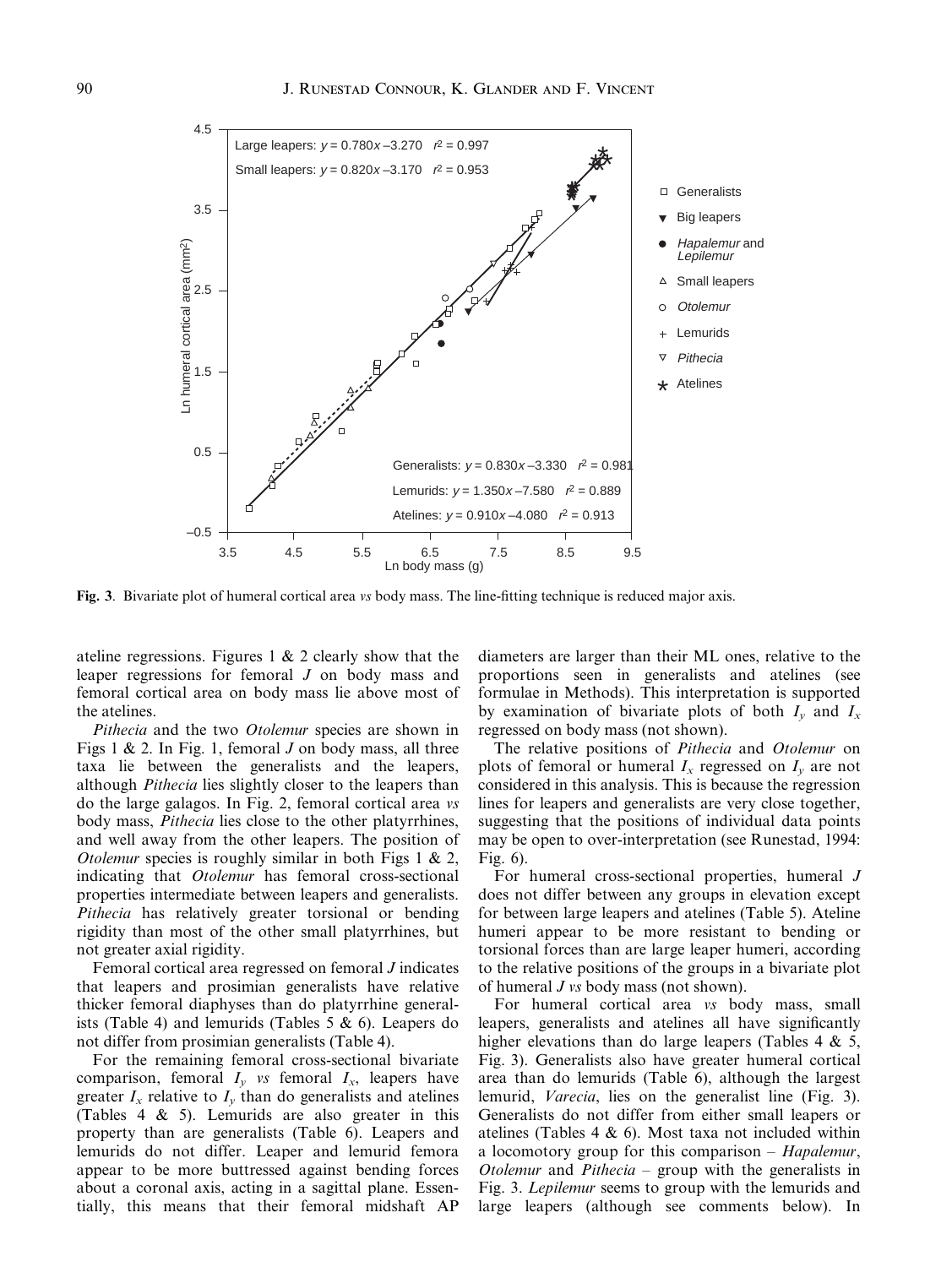

Fig. 4. Bivariate plot of humeral cortical area vs femoral cortical area. The line-fitting technique is reduced major axis.

summary, the humeri of most lemur-like<sup>1</sup> primates (large leapers, lemurids and Lepilemur) may be relatively weak in resistance to axial loads.

Lepilemur's position on bivariate comparisons involving body mass should not be over-interpreted. Lepilemur consistently falls below Hapalemur in most property vs body mass regressions (see Figs  $1-3$ ,  $5-10$ ), where it can be identified as either the ninth leaper in body mass, or the slightly heavier data point of the combined Hapalemur/Lepilemur grouping. However, Lepilemur aligns with Hapalemur and the other leapers in bivariate regressions not involving body mass (see Figs  $4 \& 11$ ). Therefore, it is probable that the assigned body mass is far too large. This unassociated mass is from a very small sample of wild-caught Lepilemur, and may not be a representative average for the species.

Humeral cortical area regressed on humeral  $J$  shows

patterns similar to humeral cortical area regressed onbody mass. Generalists and atelines have relatively higher values of humeral cortical area relative to humeral  $J$  than do large leapers (Tables 4 & 5). Generalists are also greater than lemurids and atelines in elevation for this comparison (Table 6). However, for lemurids, this is because of a relatively low cortical area (Fig. 3), while for atelines it is a result of relatively high (but not significantly so) humeral  $J$  compared to generalists.

In summary, large leapers and lemurids are characterized by humeral J values that are similar to those expected for primates of their size, but humeral cortical area levels that are low relative to the other primates in the study.

The last humeral cross-sectional comparison is humeral  $I_v$  vs  $I_x$ . Leapers and lemurids differ from generalists in elevation (Tables 4 & 6). Leapers and lemurids have relatively lower  $I_v$  relative to  $I_x$  than do generalists, suggesting less resistance to bending about a sagittal axis in a coronal plane. Bivariate plots of  $I_v$  on body mass, and  $I_x$  on body mass (not shown) support this interpretation, although the difference seems to be mostly between bigger leapers (indrids, Hapalemur and Lepilemur) and generalists, rather than between the small leapers and generalists. Generalists may be more resistant to humeral loading which, if unchecked, would cause `sideways' bending.

To compare properties without using body mass, humeral J is regressed on femoral J, and humeral cortical area is regressed on femoral cortical area. Leapers are highly significantly different for both

<sup>&</sup>lt;sup>1</sup>The term 'lemur-like' is used to refer to all primates having strong morphological resemblences to lemurids. Such primates include indrids, lemurids, Hapalemur and Lepilemur, which are similar in many aspects of their anatomy (Gebo, 1986; Tattersall & Schwartz, 1991; J. R. Connour, pers. obs.), and exclude cheirogaleids (which resemble galagonids in many respects. Charles-Dominique & Martin, 1972; Gebo, 1986; J. R. Connour, pers. obs.) and Daubentonia. It is necessary to avoid using terms with phylogenetic meaning, such as lemuroid or lemuriform, for the lemur-like grouping, bacause recent molecular and dental evidence raises the possibility that cheirogaleids and lemurids may be more closely related than either are to indrids (Dutrillaux & Rumpler, 1995; Yoder et al., 1996).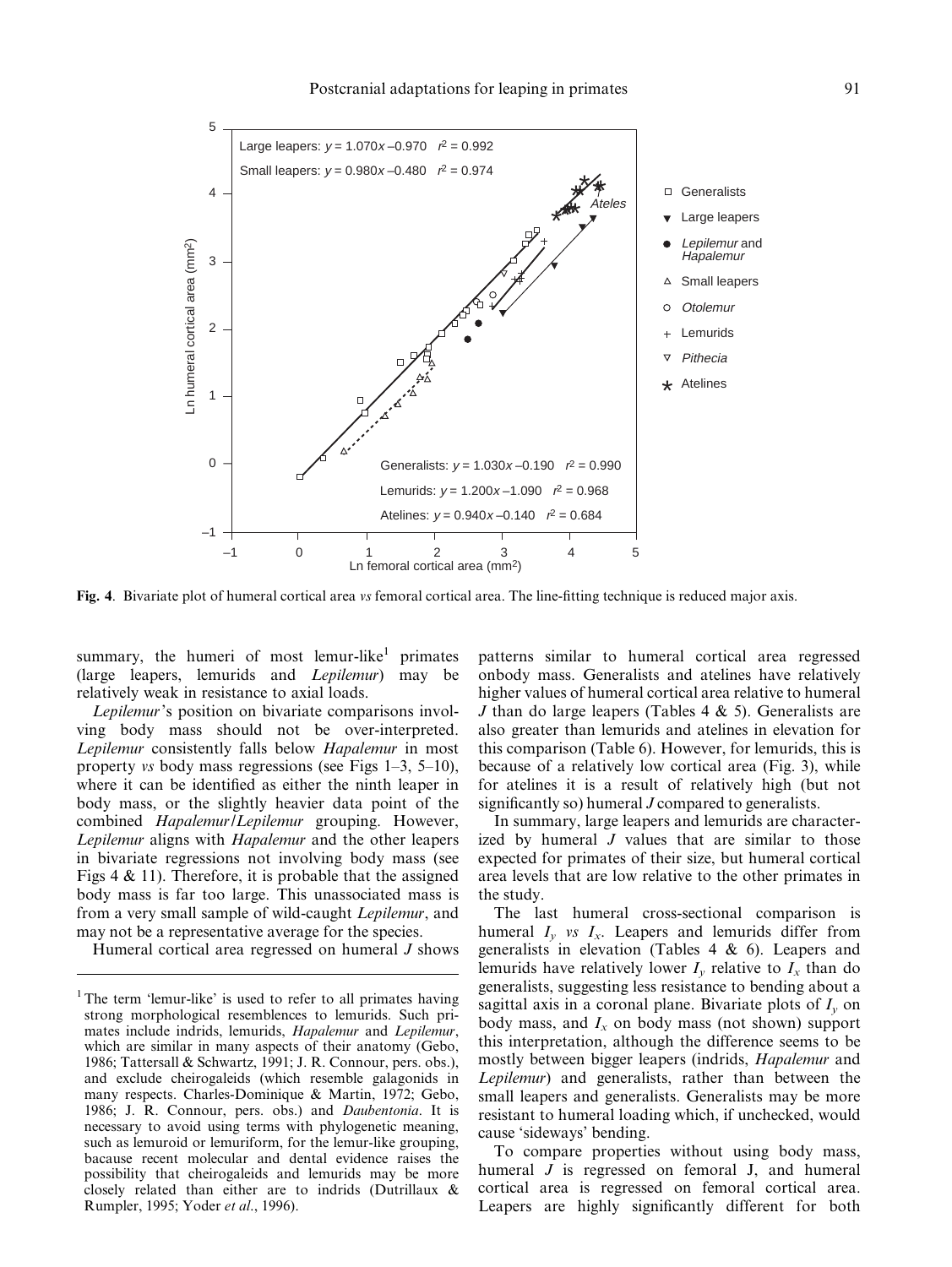

Fig. 5. Bivariate plot of humeral length vs body mass. The line fitting technique is reduced major axis.



Fig. 6. Bivariate plot of femoral length vs body mass. The line-fitting technique is reduced major axis.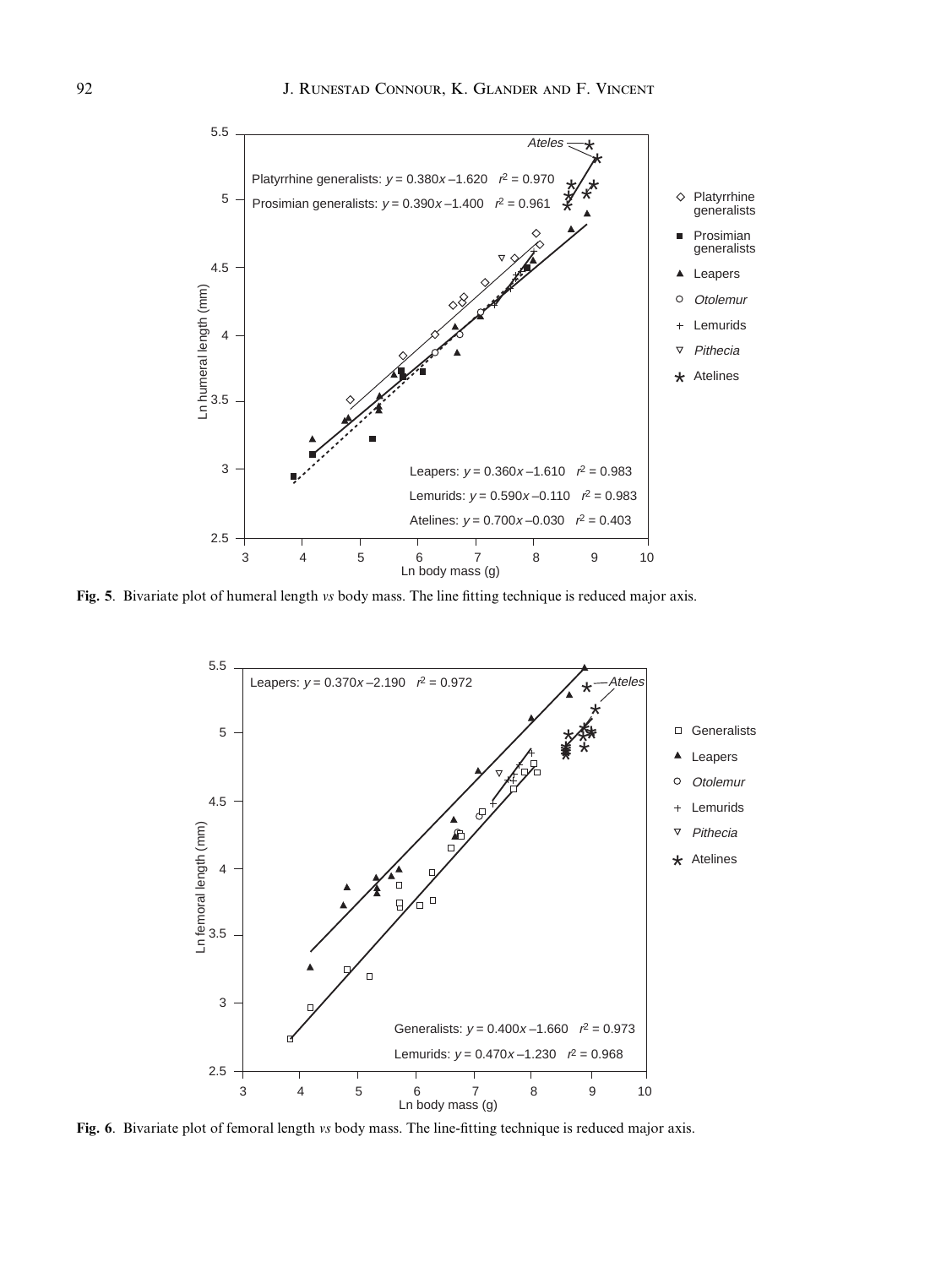

Fig. 7. Bivariate plot of femoral head surface area vs body mass. The line-fitting technique is reduced major axis.

regressions from lemurids, generalists and atelines (Tables  $4 \& 5$ ). Lemurids are significantly different from generalists (Table 6).

These differences, which largely reflect greater femoral rigidity in leapers relative to other groups, are clearly indicated in Fig. 4, humeral cortical area vs femoral cortical area. All prosimian leapers fall to the femoral side of the generalist and ateline lines. Lemurids are positioned between large leapers and generalists. Pithecia does not group with other leapers, but instead, falls on the generalist line with the other platyrrhines. This is to be expected as Pithecia does not differ in relative femoral cortical area, but only relative femoral J, from generalists. Otolemur species are closer to the generalist regression than would be predicted from extrapolating the small leaper line upwards, reflecting their more quadrupedal behaviour relative to other galagos.

## Bone lengths

As shown in Fig. 5, humeral length regressed on body mass, platyrrhine generalists have long humeri relative to similar-sized prosimians – leapers, lemurids, and prosimian generalists (Fig. 5, Tables 4 & 6). The remaining platyrrhines, Pithecia and the atelines, are positioned above the prosimians in Fig. 5, as well. However, atelines are not significantly different from large leapers, perhaps because of the very low ateline correlation for this comparison. Among the prosimians, leapers, lemurids and prosimian generalists do not differ from each other in humeral length (Fig. 5, Tables  $4-6$ ). Otolemur species fall with both leaping and generalized prosimians.

Figure 6 shows femoral length regressed on body mass. Leapers clearly have much longer femora than do generalists (Table 4) and atelines (although atelines cannot be compared statistically as ateline femoral length on body mass does not correlate significantly). Leapers are also greater in relative femoral length than are lemurids (Fig. 6, Table 5). Lemurids, in turn, have relatively longer femora than do generalists (Fig. 6, Table 6). Among small leapers, tarsiers stand out in that their femora seems to be longer than those of galagonids. Pithecia has longer femora than most platyrrhines, and Otolemur species have shorter femora than do most leapers. Overall, femoral length increases with increasing leaping frequency, regardless of phylogenetic affinity.

Humeral length regressed on femoral length reflects patterns seen with humeral length and femoral length respectively regressed on body mass. Leapers differ strongly from both subgroups of generalists, and from lemurids and atelines (Tables 4 & 5). Lemurids differ in elevation from platyrrhines, but not from prosimian generalists.

## Articular surface areas

Both strong leapers like indrids and intermediate leapers like lemurids have larger femoral heads than generalists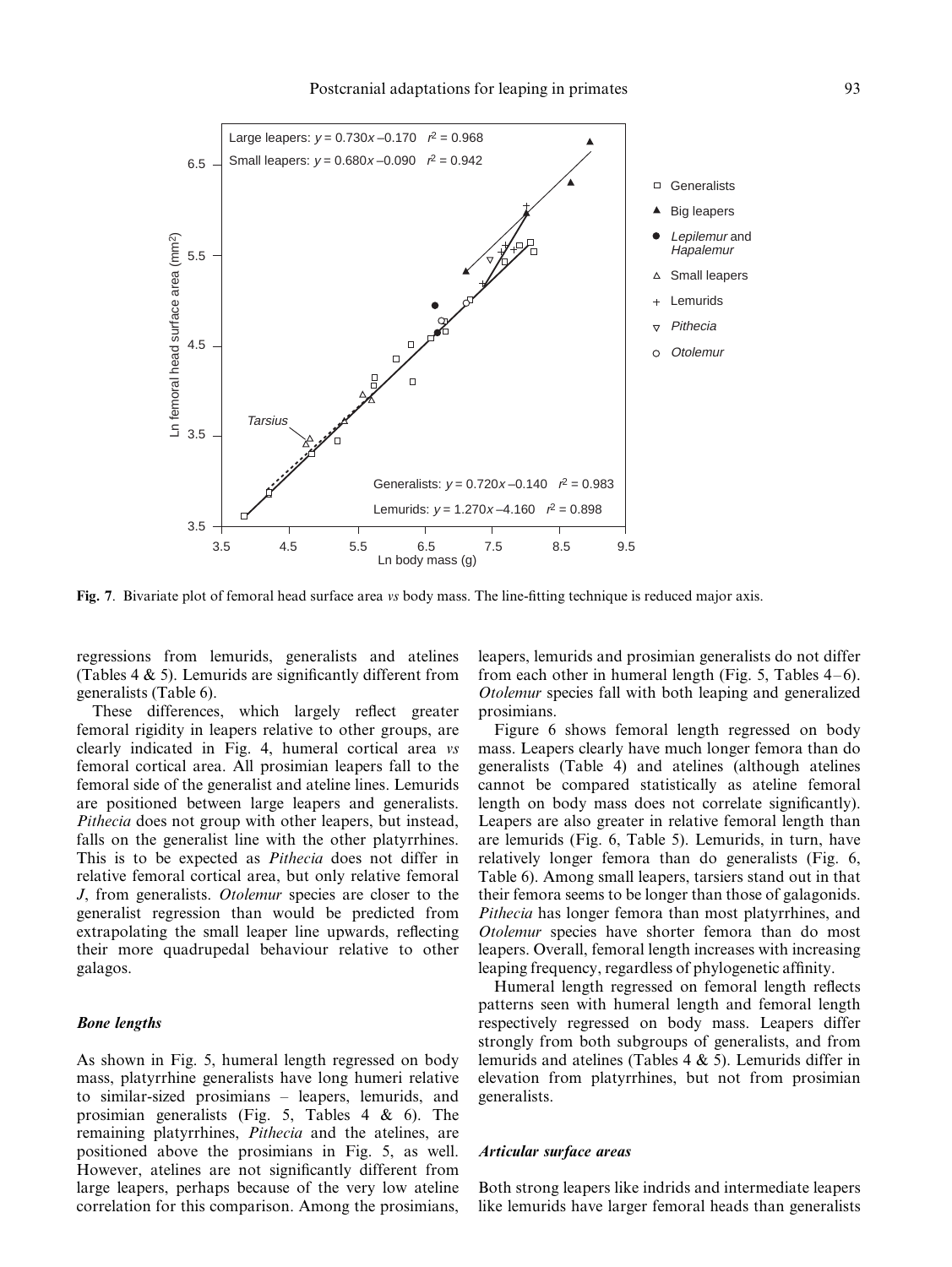

Fig. 8. Bivariate plot of humeral head surface area vs body mass. The line-fitting technique is reduced major axis.



Fig. 9. Bivariate plot of humeral capitular surface area vs body mass. The line-fitting technique is reduced major axis.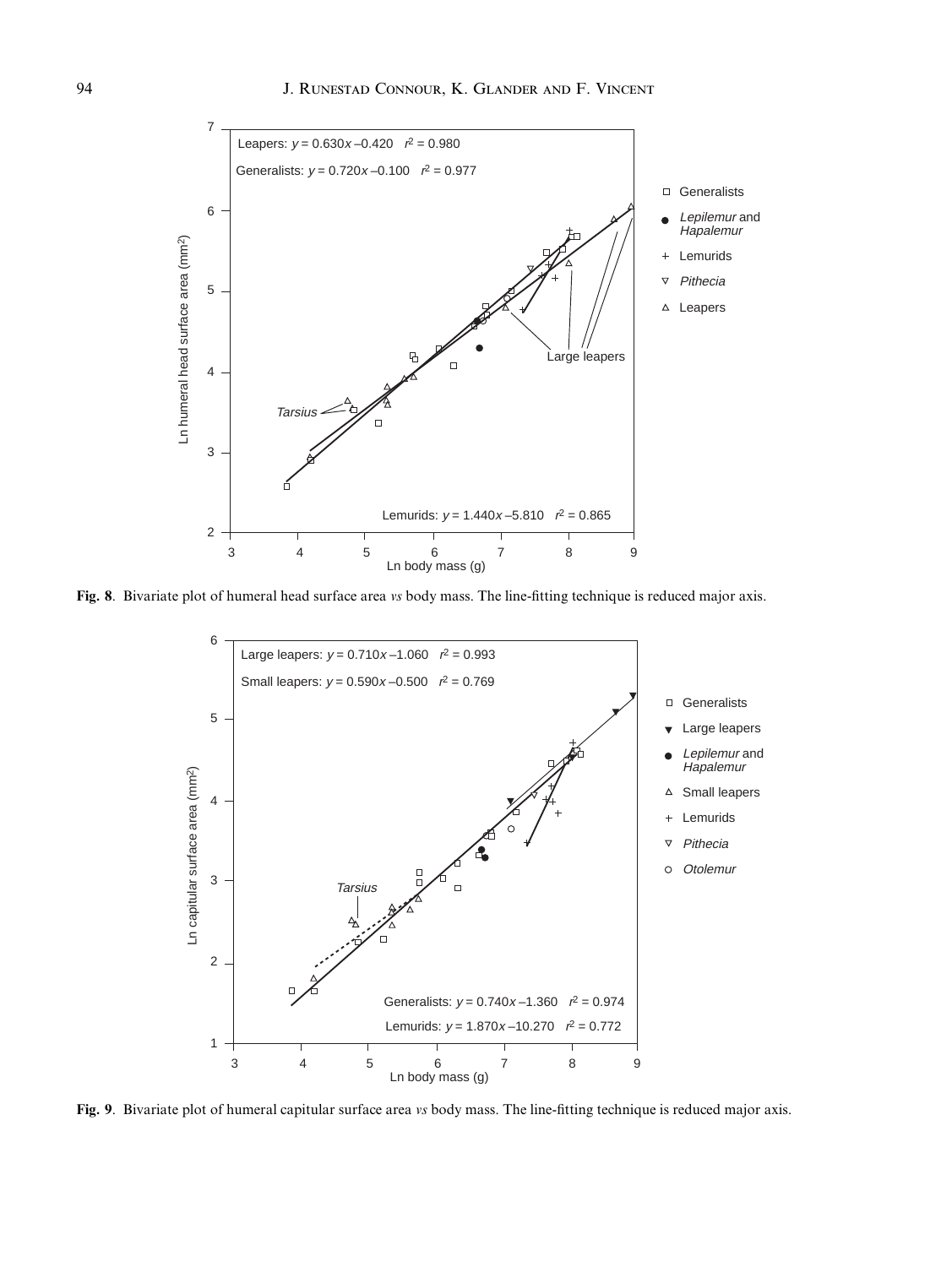

Fig. 10. Bivariate plot of humeral trochlear surface area vs body mass. The line-fitting technique is reduced major axis.

or small leapers (Fig. 7, Tables  $4 \& 5$ ). Hapalemur and Pithecia, also, seem to have larger femoral heads than similar-sized generalists in Fig. 7. Lepilemur is the only lemur-like primate grouping with the generalists. Otolemur species also group with the small leapers and generalists. This is not surprising as most of the small leapers are galagos, such as Otolemur.

Humeral head surface area does not differ statistically in elevation between small and large leapers, nor between leapers and generalists (Tables 4 & 5). The only significant elevation difference is between generalists and lemurids - lemurids have slightly smaller humeral heads than do generalists (Table 6). However, as shown in Fig. 8, both lemurids and the large leapers are positioned below the generalist line. Apparently, both lemurs and indrids show a trend towards smaller humeral heads relative to other small primates.

Tarsiers may have both slightly larger humeral heads and slightly larger femoral heads than galagonids (Figs 7 & 8).

Humeral head surface area regressed on femoral head surface area largely reflects the effects of combining differences in relative femoral and humeral head sizes between the locomotory groups. Large leapers and lemurids are much different than generalists, and large leapers are slightly different than lemurids (Tables  $4-6$ ).

For the distal humerus, some interesting patterns appear. First of all, while there are no significant elevation differences between any of the groups for capitular surface area vs body mass (Tables 4, 5, & 6), Fig. 9, capitular surface area vs body mass, does indicate a

trend for most lemurids to have smaller capitula than similar-sized generalists. The capitula of large leapers do not appear to be smaller than those of generalists and other primates, and, in fact, may average slightly bigger (Fig. 9). Among the other leapers, tarsiers have relatively larger capitula than galagonids.

Trochlear surface area vs body mass Fig. 10, yields a statistical difference indicating that large leapers have relatively smaller trochleae than do generalists and lemurids (Tables 4 & 5). Lemurids do not differ in elevation from generalists (Fig. 10, Table 6).

Many of the positional differences suggested by Figs 9  $\&$  10 only reach statistical significance for the regression of capitular surface area on trochlear surface area, shown in Fig. 11. Large leapers differ from small leapers, generalists and lemurids (Tables 4 & 5), and lemurids and generalists differ from each other (Table 6). For large leapers, this reflects relatively small trochleae, while for lemurids, this reflects relatively small capitula. Observe that Lepilemur and Hapalemur both fall close to the generalist line in Fig. 11 and are not similar to either of the other lemur-like groups.

## DISCUSSION

#### Leaper characteristics

Features that small and large prosimian leapers have in common are relatively high femoral axial and torsional rigidity (femoral cortical area and  $J$ ), greater femoral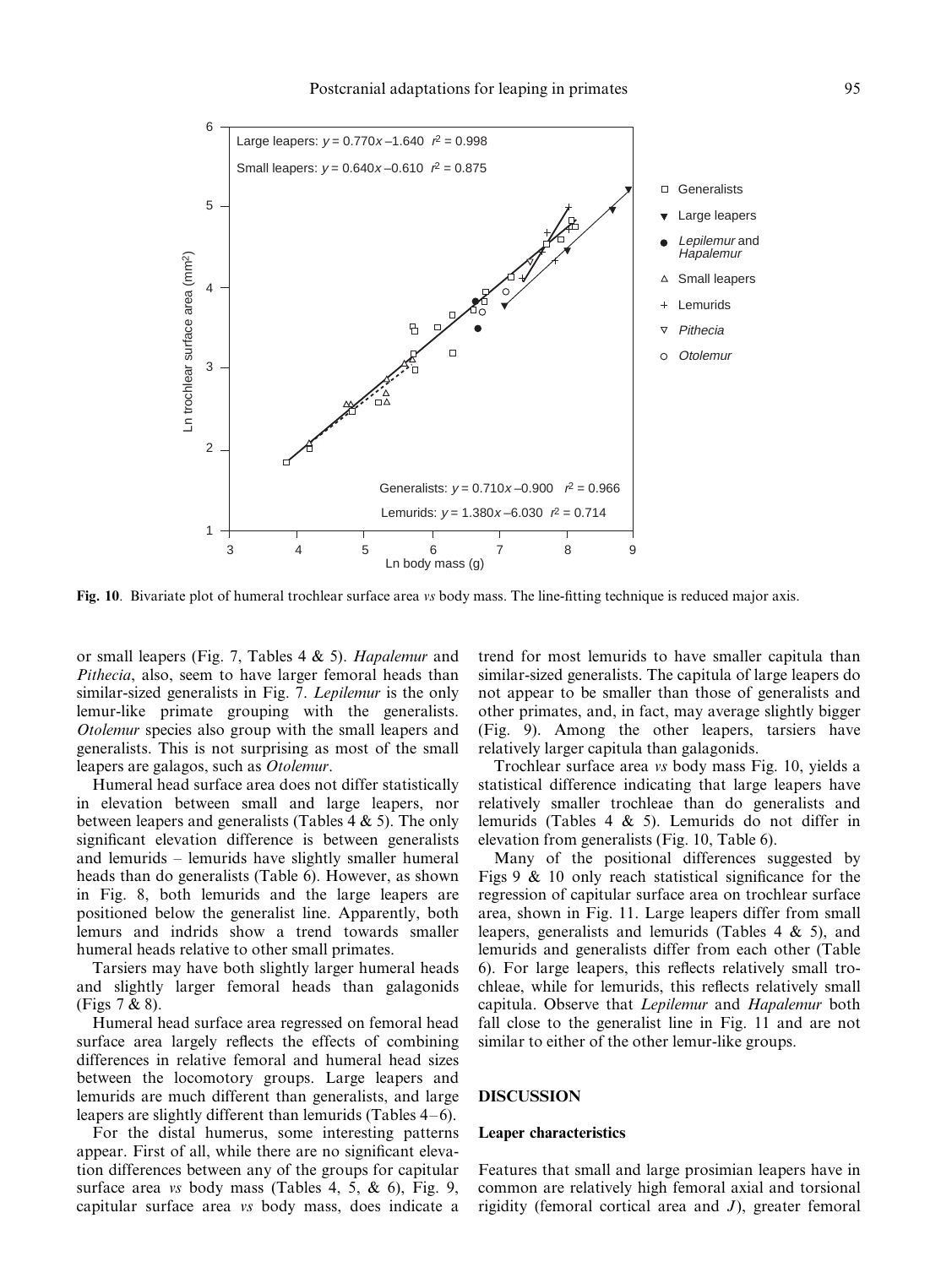

Fig. 11. Bivariate plot of humeral capitular surface area vs trochlear surface area. The line-fitting technique is reduced major axis.

buttressing against loads applied in the sagittal plane relative to the coronal plane, slightly lower humeral buttressing against loads applied in the coronal plane relative to the sagittal plane, and long femora compared with more generalized primates.

Similar trends are seen among the secondary groups considered, supporting the assertion that leaping is functionally linked to high femoral rigidity and long femora. For example, the platyrrhine leaper Pithecia is like the prosimian leapers in having high femoral torsional rigidity and long femora, relative to generalists. Lemurids, which are intermediate in leaping frequency between large leapers and generalists, also plot between leapers and generalists in bivariate comparisons of femoral rigidity and length to body mass, although these differences are not always significant. Correspondingly, the quadrupedal galago species, Otolemur crassicaudatus and O. garnettii, have slightly reduced femoral rigidity and much shorter femora than leapers.

These results, which indicate that leaping causes femora to become more rigid, especially in the sagittal plane, and which suggest that leaping behaviour evolves together with increasing femoral length regardless of phylogenetic affinity or body size, are key findings from this study and corroborate well with results from previous studies. Greater femoral rigidity in leapers relative to more generalized primates was also found by Demes & Jungers (1993) and Terranova (1995a). In these studies as well, the relative magnitudes of femoral

cross-sectional properties often correspond with reported leaping frequency.

As limb bones increase in thickness and diameter in response to the loads applied (Lanyon & Rubin, 1985), it is not surprising that the femora of leapers are more rigid than those of more generalized primates. The hindlimbs of leapers are used to propel them into the air and, at the end of leap trajectories, their hindlimbs often absorb the initial landing impact. Force plate data reported by Demes  $\&$  Günther (1989) indicate that Galago moholi, one of the species included in the present study, can exert forces over 12 times its body weight when launching into a leap (Demes  $&$  Günther, 1989: fig.1). Estimates for tarsiers range up to 10 times body mass (Preuschoft, 1985: table 1). Data for larger leapers are also impressive with force pole results indicating peak launching forces of roughly 10 times body weight, and landing forces ranging around seven times body weight (Demes, Jungers, Gross *et al.*, 1995: table 4).

Paine & Godfrey's (1997) analysis of femoral microstructure yields further evidence for high stress levels in leaper hindlimbs. Comparing results for galagos to mostly quadrupedal Old World monkeys, they found unusually high densities of secondary osteons in Galago senegalensis femora. These osteons form in response to skeletal stresses.

The proportions of  $I_v$  to  $I_x$  seen in leaper and lemurid femora and humeri indicate that both bones have greater anteroposterior midshaft diameters than mediolateral ones, compared with generalist proportions. For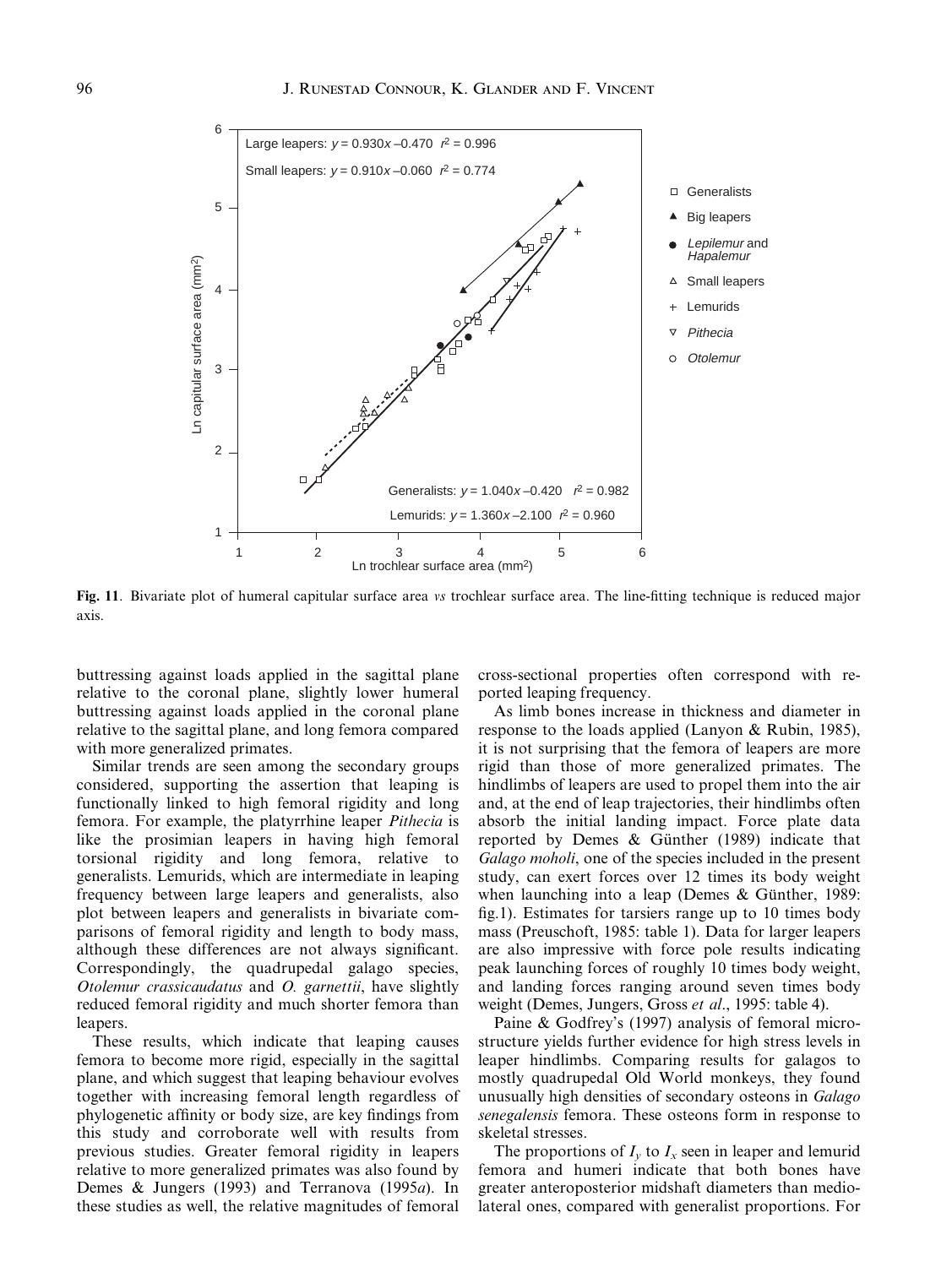the femur, this is because the AP plane  $(I_x)$  is more buttressed relative to the ML plane  $(I_y)^2$ . In contrast, for the humerus, the proportions result from the ML diameter being relatively reduced in leapers.

Results by other workers also indicate that leaper femora are more buttressed in the AP plane, relative to the ML plane. Burr et al. (1982) demonstrated for galago femora that maximum  $I$ , the region of a crosssection with the most resistance to deformation, roughly corresponds to  $I_x$ , or the moment of inertia that passes through the AP plane. Burr et al. (1982) also demonstrated that the ML plane of the galago femur is relatively weak. In broader studies, relatively large AP dimensions were found for indrids by Demes, Jungers & Selpien (1991), and for at least some galagos by Demes & Jungers (1993) and Terranova (1995 $a,b$ ) relative to lemurids.

With the exception of Daubentonia, these papers do not compare lemurids to more quadrupedal animals of similar body size. Results of the present study indicate that the femora of leapers and lemurids do not differ from each other in the proportion of AP to ML midshaft dimensions, and both groups differ from more generalized quadrupeds such as Chiropotes.

Greater femoral AP shaft dimensions in leapers and lemurids may reflect that in going from a crouched, vertically clinging position to a full leap take-off position, powerful hip and knee muscles are activated (Burr et al., 1982; Ruff & Runestad, 1992). These muscles, the quadriceps and hamstrings, are predominantly aligned with the anterior and posterior surfaces of the femur, respectively. When they contract, the quadriceps pull anteriorly, while the hamstrings pull posteriorly on the femur, probably causing bone to be laid down on both sides. Of course, this assumes that muscles originating on the pelvis are not strongly angled so as to create large mediolateral forces (Ruff, 1989; Ruff & Runestad, 1992).

Humeral data from different studies also show agreement in that no differences between leaping taxa and lemurids in proportions of humeral  $I_v$  to  $I_x$  are indicated (Demes & Jungers, 1993; Terranova, 1995a). However, these studies compare leapers to few of the present study's generalists, and, therefore, miss the difference between leapers and generalists seen in this study.

Lower humeral ML shaft dimensions in leapers and lemurids or greater ML shaft dimensions in generalists, may reflect loading placed on the mid-humerus by insertions for muscles such as the pectoralis group and the latissimus dorsi. The pectoral muscles function to pull the forelimb forward from an extended position (in the anatomical sense), and both the pectoral muscles and the latissimus dorsi function to extend the forelimb from a flexed position (pull it backwards). Both of these movements are important in quadrupedal running and walking such as that displayed by generalists. Therefore, the muscles involved may be more powerfully developed than in leapers. Both muscles, additionally, function to pull the limb closer to the body when the arm is abducted. This is especially important because, as described by Fleagle (1988), arboreal quadrupeds habitually walk on tree branches with their limbs slightly abducted. Combined with slight elbow flexion, this serves to bring the body's centre closer to the branch and, thus, to reduce the chances of falling (Fleagle, 1988).

Relatively long leaper femora are reported from numerous sources (A. C. Walker, 1974; Jouffroy & Lessertisseur, 1979; Jungers, 1979; Anemone, 1990). Long femora provide an advantage by increasing the duration of push-off from substrates at the start of a leap (Demes & Günther, 1989; Preuschoft, 1990). Longer push-offs increase the time available to exert force against a support, resulting in more momentum as the leap begins.

#### Differences between small and large leapers

Almost all of the leapers above a certain size  $-$  indrids,  $Hapalemur$  and  $Pithecia$  – have relatively large femoral heads. This is true to a lesser extent for the lemurids which are intermediate in leaping frequency between most leapers and generalists. Small leapers  $-\text{galagos}$ and tarsiers  $-\text{ do not have femoral heads}$  any larger than would be expected for generalist primates of similar body size.

Godfrey et al. (1995) found that indrids, lemurids and Lepilemur have large femoral heads relative to humeral heads compared with more generalized primates Their analysis does not compare femoral head size directly with body mass, nor do they have enough small leapers in their sample to be able to recognize a consistent difference related to body size.

However, Godfrey et al. (1995) additionally show that the ratio of femoral head to humeral head size is large in many climbing specialized animals, some of whom are close relatives of indrids and lemurids, and Runestad (1997) reports that large femoral heads relative to body mass are also seen in slow-climbing lorids. The presence of large femoral heads in both bigger leapers (prosimians and Pithecia) and climbing specialists suggests similar mobility needs at the hip joint, as large ranges of hip motion have been observed for both lorids (Subramoniam, 1957) and indrids (Demes, Jungers, Fleagle et al., 1996).

The cylindrical shape of galago and tarsier femoral heads suggests reduced mobility as cylindrical joints are most commonly found in articulations stressing flexionextension at the expense of other movements (Currey, 1984). However, the femoral heads of both large and small leapers must be able to transmit large forces as indicated by their high femoral diaphyseal rigidity and laboratory force plate data (Alexander, 1980; Demes & Günther, 1989; Demes, Jungers, Gross et al., 1995). Small leapers do have denser femoral heads than either generalists or large leapers (Egi, Ruff & Runestad,

<sup>&</sup>lt;sup>2</sup> Note that leapers are probably greater in both femoral  $I_x$  and  $I<sub>y</sub>$  relative to body mass than are generalists; it is the proportion of  $I_x$  to  $I_y$  that is under discussion.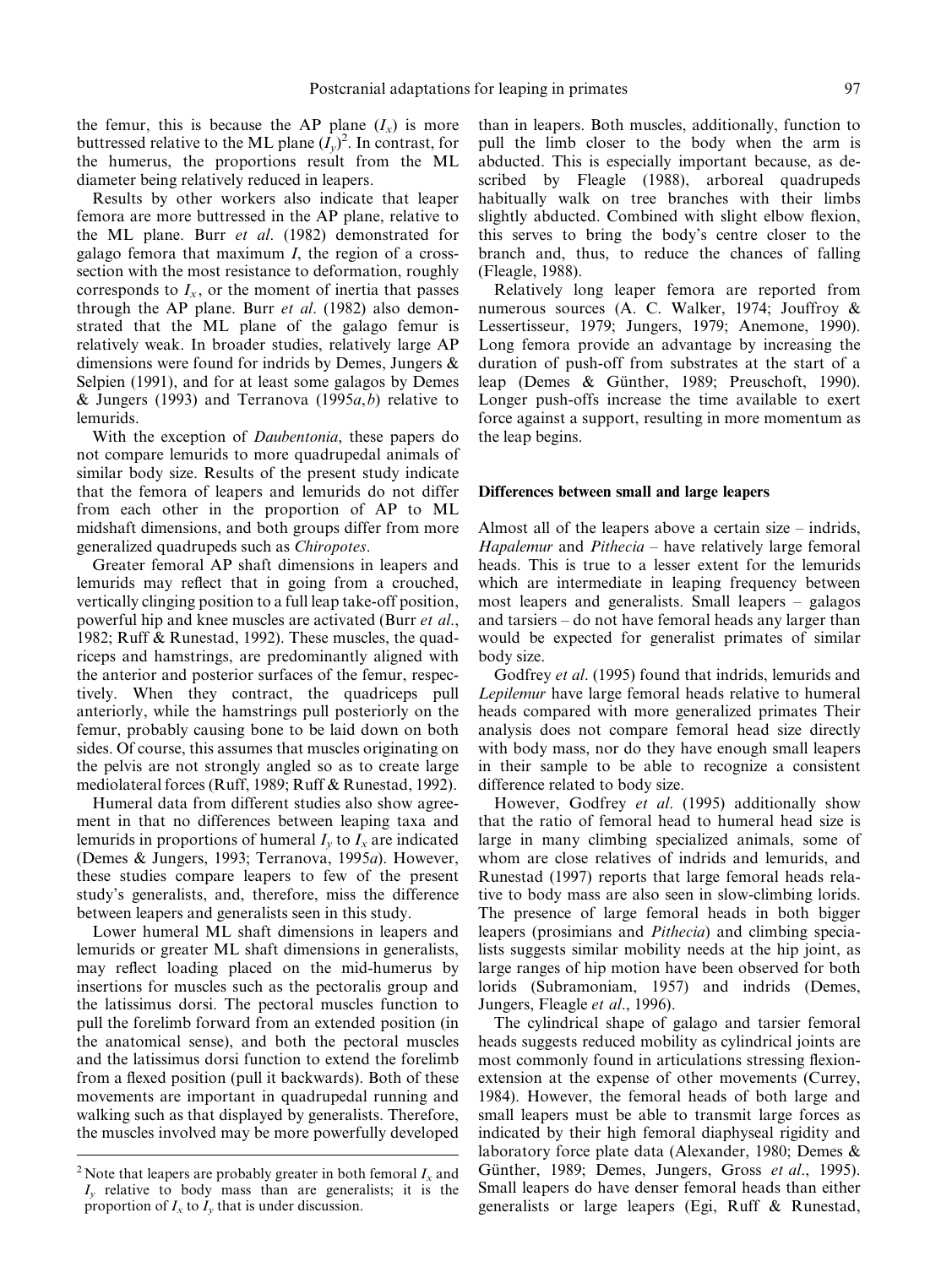1995), which may be a way of compensating for not increasing total articular area. Large leapers have femoral head density levels that are comparable to those of generalized primates, while their external surface areas are larger. Presumably, their greater femoral head size distributes forces over a greater area, reducing the need for increased bone density. However, Godfrey et al. (1995) warn that the ability of a joint to withstand stress is limited by which joint surface is smaller, and limited data in Runestad (1994) suggest that indrids may have small acetabula.

#### Lemur-like primate characteristics

Features shared by indrids and lemurids include low humeral diaphyseal axial rigidity (humeral cortical area), small humeral heads, and large femoral heads. Relatively big femoral heads are also seen in other large leapers, such as Pithecia, as discussed above.

Reduced humeral rigidity make sense for the indrids (large leapers), as they have very low frequencies of quadrupedal running or walking (Gebo, 1987; Dagosto, 1995). In addition, they usually first strike landing supports with their hindlimbs during leaps (Demes, Jungers, Fleagle et al., 1996), unlike many of the smaller leapers which often use their forelimbs (Oxnard et al., 1990; Terranova, 1995b).

Some indrid species frequently use their forelimbs for suspensory behaviour (Vasey, 1992). However, this mostly occurs during low-impact feeding (grabbing leaves) (Vasey, 1992), and at much lower frequencies than in many generalized primates (Gebo, 1987).

The lower humeral axial rigidity of lemurids is difficult to explain. While lemurids are not as quadrupedal as similar-sized generalists such as Daubentonia and Cebus monkeys, they are probably more quadrupedal than most of the small leapers that have humeral cortical area levels comparable to generalists (see Fig. 3). Also, Hapalemur and Pithecia are not low in humeral cortical area, and both are accomplished leapers (see Introduction and Materials).

Because low humeral cortical area is a trait lemurids share with indrids, perhaps common muscle arrangements function to reduce axial loads in the forelimb. Both the absence of this trait and the presence of `normal-sized' humeral heads in cheirogaleids, which may be more closely related to lemurids than indrids are (Yoder et al., 1996), suggest that these proportions were present in the hypothetical ancestor of all three families, but were changed in cheirogaleids. Alternatively, the humeral proportions lend further support to trees that place indrids and lemurids close together to the exclusion of cheirogaleids (Yoder et al., 1996; Yoder, 1997).

#### Features unique to indrids

Indrids are unique in that they are the only group in the study to have reduced humeral trochleae. Their capitula

do not appear to differ from the proportions seen in generalized primates.

Szalay & Dagosto (1980) observed that the trochleae of indrids are high and narrow relative to other small primates. The reduced width probably contributes to the overall small size of the joint observed in the present study. The apparently enhanced height of the joint (Szalay & Dagosto, 1980) suggests an adaptation for extremely flexed elbows used for clinging vertically to arboreal supports.

#### Features unique to lemurids

Most lemurids differ from the other primates in the study, including indrids, in having smaller capitula, while their trochleae do not appear to differ from those of generalists. It is not readily apparent what the advantage of reducing the capitulum would be for an arboreal primate, as one would expect this to restrict elbow rotation. Perhaps this trait is simply a primitive retention.

The largest lemurid, Varecia, is also the most unusual morphologically. Unlike the other lemurs, Varecia does not have a relatively small humeral head area, relatively low humeral cortical area, or a relative small capitular area. Varecia does have longer humeri than other prosimians, and its femoral head surface area and femoral diaphyseal rigidity are as large as those of indrids.

Many of these features tie in well with the greater frequency of suspensory behaviour seen in Varecia relative to the other lemurids (Gebo, 1986; Pereira et al., 1988; Dagosto, 1995). Large articulations at rotational joints (humeral and femoral heads and humeral capitulum), high diaphyseal rigidity, and long humeri are features also seen in highly suspensory lorids relative to more generalized primates (Runestad, 1997).

#### Differences among small leapers

The subgroup small leapers contains both tarsiers and galagonids, two groups that probably diverged before the Eocene (Martin, 1994). Unfortunately, because there are only two tarsier species, it was not possible to compare them statistically to the galagos before lumping the two families together. The only ways of checking for phylogenetic differences are to examine nesting effects from calculation of effective n values and to look at bivariate plots.

Comparisons of observed  $n$  and effective  $n$  values in Table 2 indicate sharp differences within small leapers for femoral head surface area regressed on body mass, and for capitular surface area regressed on body mass. For the bivariate comparisons where small leapers are combined with large leapers, the leapers show the most marked differences between observed and effective  $n$ values for femoral length vs body mass, and for humeral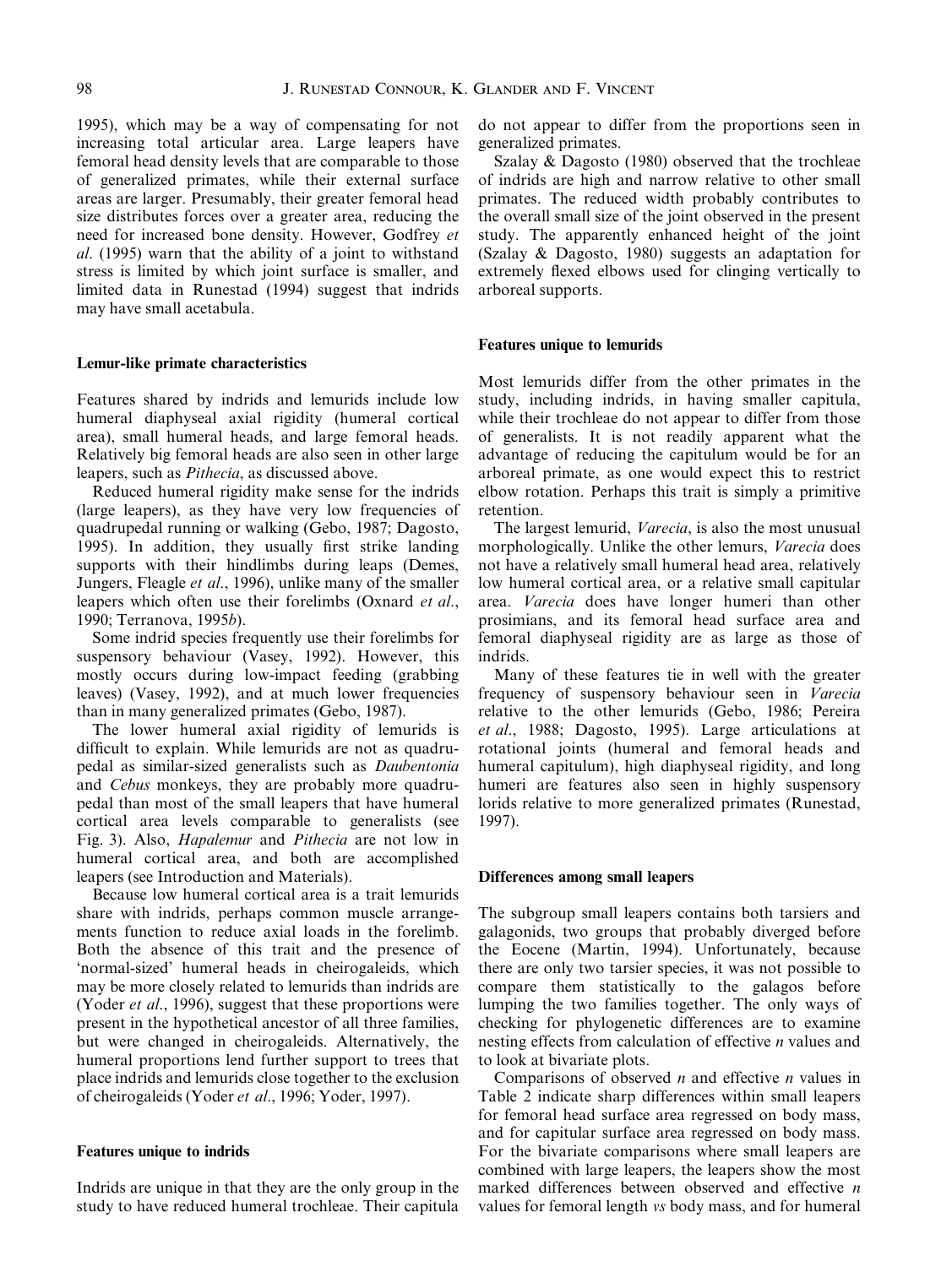head surface area vs body mass (Table 2). Nesting effects are significant at the family level for these last two comparisons ( $\alpha$  < 0.05).

While some of this phylogenetic linkage can be traced to the inclusion of indrids in the overall leaper sample, the corresponding bivariate plots strongly suggest that the inclusion of tarsiers is partly responsible. Tarsiers, the second and third smallest leapers, are positioned above the regression line for femoral length vs body mass (Fig. 6), indicating relatively longer femora than in the other small leapers. Tarsiers also appear to have slightly larger femoral and humeral heads (Figs 7 & 8), and much larger capitula (Fig. 9) than galagos.

These differences correspond to observations made by others. Jouffroy, Berge & Niemitz (1984) also found that tarsiers have longer femora than do galagos. Additionally, Jouffroy, Oxnard & German (1982) noticed differences between tarsiers and galagos in their multivariate analysis of small leaper limb proportions.

Although behavioural comparisons are not available, tarsiers may be more saltatory than galagos. While both groups can progress quadrupedally, for tarsiers this behaviour is usually restricted to climbing through dense brush, not moving along the ground (MacKinnon & MacKinnon, 1980; Crompton & Andau, 1986) Tarsiers also land hind-feet first consistently (Crompton & Andau, 1986). However, as indicated by Oxnard et al. (1990), different sources sometimes conflict. Tarsiers may also be better at climbing and suspending than galagos, as suggested by the larger size of tarsier humeral and femoral heads and capitula. Despite the absence of direct behavioural comparisons, therefore, it is reasonable to hypothesize that tarsiers may be more frequent climbers or suspensionists than galagos.

#### Atelines

This paper does not attempt a thorough analysis of the relationship between skeletal morphology and locomotory behaviour in atelines. Also, no articular data are available for atelines. None the less, some trends can be observed.

First, atelines as a group are similar in cross-sectional properties to the smaller platyrrhines. The only significant difference is a slight one in proportions of humeral cortical area to humeral J. A bivariate plot of humeral J vs body mass (not shown) indicates that this is a result of non-significantly greater torsional rigidity in atelines.

Second, the bivariate plots show that most atelines are positioned well above extrapolations of the generalists in humeral length, and slightly below generalists in femoral length, except for *Ateles* (see Figs  $5 & 6$ ). These differences are not significant, but this is probably because of very low ateline correlations.

The ateline data described matches behavioural information which indicates more frequent use of the forelimbs during travel than in the generalist platyrrhines. Both Alouatta and Ateles have lower percentages of leaping and higher percentages of suspensory behaviour than Saimiri, Cebus or Chiropotes (Fleagle & Mittermeier, 1980; Fontaine, 1990; Bergeson, 1996). This may be the cause of the slightly greater ateline humeral torsional rigidity, longer humeri, and slightly shorter femora.

The Ateles species data points stand out from the other atelines in many of the bivariate comparisons. Ateles have longer humeri and femora than do the other atelines (Figs 5  $\&$  6), and greater femoral rigidity (Figs 1 & 2). They approach the leapers in femoral rigidity and length.

The overall greater limb length in Ateles may be related to their more frequent use of suspensory behaviours involving different combinations of forelimb, hindlimb and tail use (Bergeson, 1996). In addition, Ateles are reported to engage in occasional bipedal walking (Fontaine, 1990; Bergeson, 1996). In combination with frequent hindlimb suspension, this behaviour would theoretically stress the hindlimbs more than quadrupedal progression, thus, resulting in greater femoral rigidity.

## Allometric patterns

The positive allometry seen in leapers and generalists in diaphyseal cross-sectional properties matches well with theoretical expectations. If animals increased in body mass (or volume) with geometric similarity, then their area dimensions would increase only to the two-thirds power of body mass. This means that larger animals would have less diaphyseal cross-sectional area of the limb bones to support more body mass. Therefore, one would not expect larger animals to be geometrically similar to smaller animals, but, rather, to show positive allometry in limb bone cross-sectional area.

The slopes for the small samples (lemurids and atelines) may not be meaningful for identifying scaling patterns. The lemurid lines connect three data points, with *Varecia* and *Eulemur coronatus* at the extremes, and the remaining four lemur species clump together to form a middle data point. The positions of Varecia and  $E.$  coronatus strongly influence the slope, while the positions of the other four lemurs individually have little impact. While the ateline data are not clumped, they do not have very strong correlations. Ateline data often resemble a cluster more than a regression  $-$  see Figs  $1-6$ .

Contributing to these patterns, both lemurid and ateline slopes have one notable problem: the biggest species are behaviourally different than the others. The first and third largest atelines are highly suspensory Ateles species. The largest lemurid is *Varecia* which is more suspensory than the other lemurids. The presence of these species at the high end of the regressions cannot but help to raise the slopes of cross-sectional properties, bone lengths, and articular dimensions beyond that expected from scaling effects alone.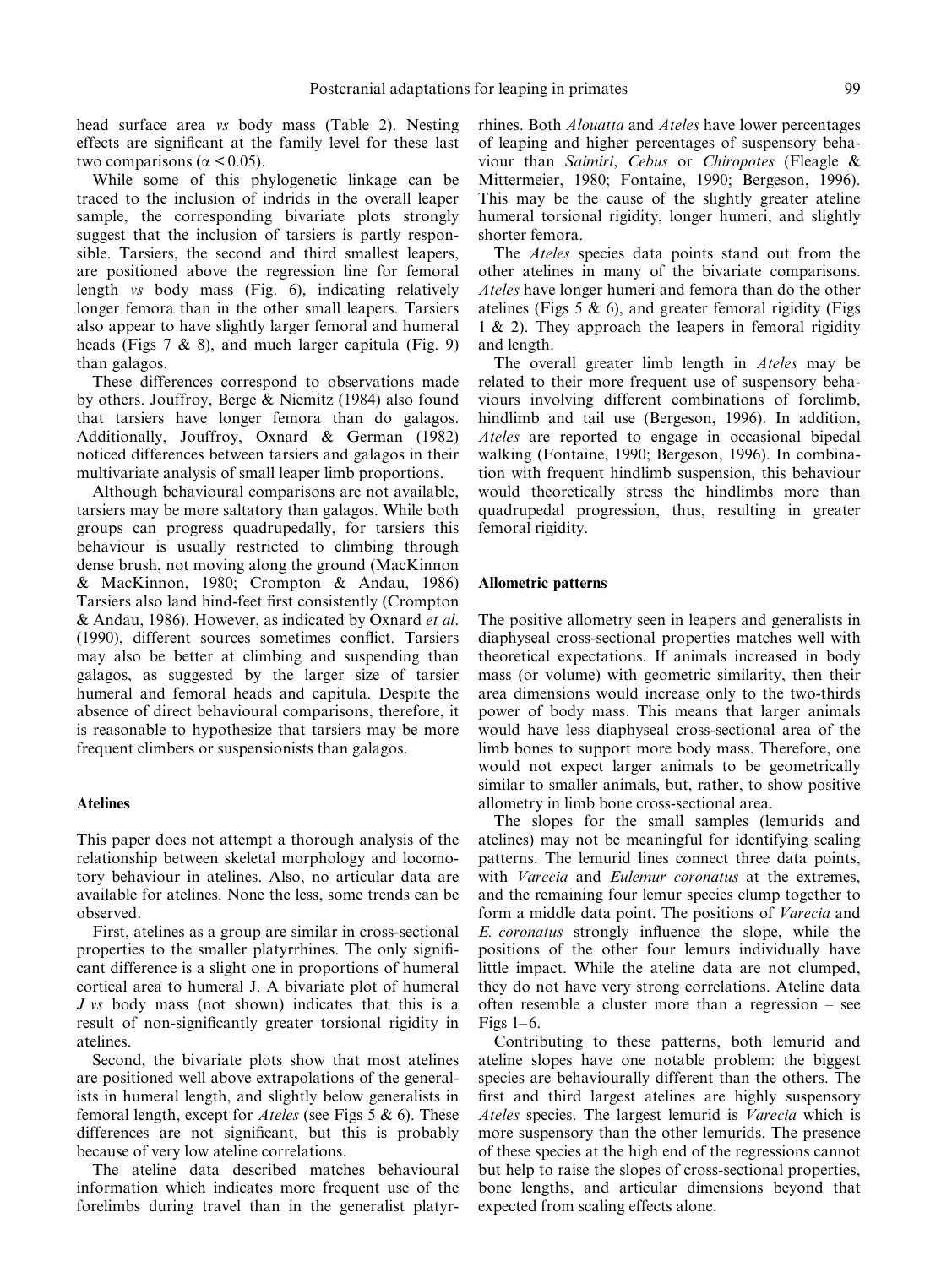### **CONCLUSIONS**

Leaping-specialized primates are characterized by high femoral diaphyseal rigidity (especially in the anteroposterior plane), slightly reduced humeral mediolateral rigidity, and long femora compared to other primates of similar body size. The enhanced femoral rigidity is interpreted as a response to high forces incurred during leaping. Long femoral length is viewed as an adaptation to increase the efficiency and duration of leaps. Prosimians with slightly lower leaping frequencies are intermediate in many of these features between the leapers and more generalized primates. Pithecia, a nonprosimian leaper, also displays many of these leaper characteristics.

Large-bodied indrid leapers differ from small-bodied leapers such as galagonids and tarsiers in having large femoral heads. Large femoral head surface area is also seen in Hapalemur, Pithecia and, to a lesser extent, in lemurids. This feature is probably linked to leaping in larger animals - perhaps these animals have more mobile hip joints, while the hips of the smaller leapers are more restricted. Larger femoral heads may also allow for greater force transmission, although this explanation does not address the reduced acetabular size seen in some indrids. Data from another study suggest that small leaper femoral heads are denser internally, possibly compensating for less area for force transmission through the hip joint.

In addition to large femoral heads, features characteristic of lemur-like primates include relatively small humeral heads and reduced humeral diaphyseal cortical area. These features may be primitive characteristics retained from a common ancestor. The low humeral cortical area may result from similar muscle arrangements. Functional explanations related to reduced quadrupedalism are also explored.

Several primate taxa show unique morphological patterns. Indrids are characterized by reduced humeral trochlear surface area. This probably reflects their low frequency of pronograde locomotion. Lemurids show a trend for reduced humeral capitular area, a trait that does not appear to confer any adaptive advantage, but which may be a primitive trait. Among the atelines, Ateles species have longer humeri and femora, and greater femoral diaphyseal rigidity. These features are probably linked to their greater frequency of suspensory behaviour, relative to other atelines.

Several femoral features are seen in leapers of diverse phylogenetic histories. These characteristics are useful for interpretation of locomotory behaviour in fossil primates where taxonomic links to living forms are not well understood. In addition, large femoral head size is common in leapers above a certain body size. Other features may be strongly tied to ancestral morphology, such as humeral articular morphology, and may not be as useful for functional interpretation of fossil material. Overall, analysis of leaper postcrania reveals a mix of features, some of which can be easily interpreted from a functional perspective, while others hint at retention of primitive patterns.

#### Acknowledgements

The authors are grateful for the assistance of many people during data collection and manuscript preparation. We thank: Dr C. B. Ruff and Dr K. D. Rose, advisors, as well as their fellow committee members Dr D. L. Gebo, Dr W. L. Jungers, and Dr R. W. Thorington, Jr. for comments on the dissertation of J. A. Runestad Connour from which this paper is partially derived; Dr Ruff, in particular, provided considerable assistance; Dr S. K. Bearder, Dr D. Bergeson, Dr M. Cartmill, Dr M. Dagosto, Dr L. C. Davis; Dr B. Demes, Dr N. Egi, Dr L. R. Godfrey, Dr W. L. Jungers, Dr R. F. Kay, E. C. Kirk, Dr S. Larson, Professor Dr R. D. Martin, Dr T. Olson, Professor Dr H. Preuschoft, Dr K. L. Rafferty, Dr E. Sterling, Dr M. F. Teaford, Dr C. Terranova, Dr N. Vasey, Dr A. Walker, Dr S. Walker, Dr B. A. Williams and Dr A. Yoder for access to dissertations, literature, and/or field data; Dr G. Dieringer and A. van Nievalt for assistance with statistics; and Dr M. Godinot for assistance with making arrangements. The authors also thank the editorial staff of the journal and two anonymous reviewers whose suggestions greatly improved this paper. Sincere apologies are made to colleagues whose work is not cited in this paper, specifically, many excellent sources on locomotory behaviour. Priority was given to field studies, newer sources, broader studies and completed published works. Data collection for this paper involved numerous visits to museums with concomitant need for radiographing and lodging arrangements. We thank: Dr R. MacPhee, Dr G. Musser, Dr A. R. Biknevicius, W. Fuchs, B. Mader, M. N. Feinberg and staff at the American Museum of Natural History; Professor Dr R. Martin, Dr U. Thalmann and associates at the Anthropologisches Institut and Museum of the Universität Zürich-Irchel, Switzerland; Dr J. Mercer at the Duke University Department of Zoology; P. D. Jenkins and staff at the Natural History Museum, London; Dr L. Heaney, Dr B. Patterson, Dr M. A. Rogers, Dr W. Stanley, Dr M. Solomon, K. Swagel and staff at the Field Museum of Natural History, Chicago; Dr M. Rutzmoser, Dr A. W. Crompton, Dr F. Jenkins and their respective staffs at the Harvard Museum of Comparative Zoology, Professor Repeyrand, Dr Tranier, Dr L. Ginsburg, Dr P. Taquet, J. Cuisin and associates at the Muséum National d'Histoire Naturelle, Paris; Dr C. Smeenk, Professor Dr J. L. Dubbeldam and their respective associates and staffs at the Rijksmuseum van Natuurlijke Historie in Leiden, The Netherlands; Dr E. Déan and Dr N. Verrière at the University of Paris  $X$ , Nanterre; also, Dr M. Cantini for his assistance in Paris; Dr R. W. Thorington, Jr., L. Gordon, L. Coley and J. Jacobs at the U.S. National Museum of Natural History, Smithsonian Institution. Debts of hospitality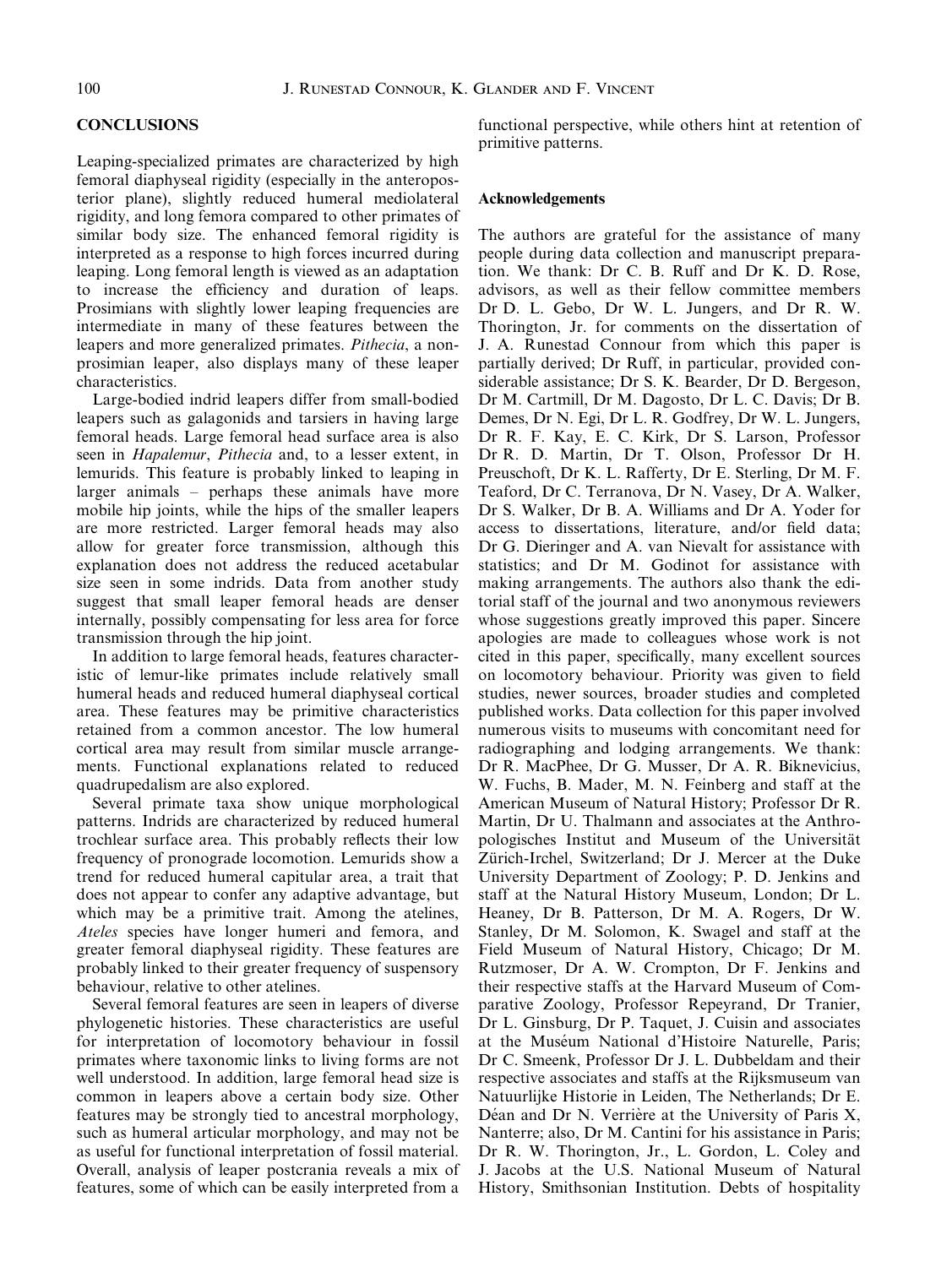are owed to the Thalmann family of Zurich, the Seidel family of Bad Neuenahr-Ahrweiler, Germany, and the Davies family of Llantwitt Major, Wales. Funding was provided through National Science Foundation Dissertation Improvement Grant BNS9120164, an American Museum of Natural History Collection Study Grant, and a Western Illinois University Research Council Grant.

## **REFERENCES**

- Alexander, R. M. (1980). Forces in animal joints. Engineering Med. 9: 93-97.
- Anemone, R. L. (1990). The VCL hypothesis revisited: patterns of femoral morphology among quadrupedal and saltatorial prosimian primates. Am. J. Phys. Anthropol. 83: 373-393.
- Beard, K. C., Qi, T., Dawson, M. R., Wang, B. & Li, C. (1994). A diverse new primate fauna from middle Eocene fissure-fillings in southeastern China. Nature (Lond.) 368: 604-609.
- Bearder, S. K. (1987). Lorises, bushbabies, and tarsiers: diverse societies in solitary foragers. In Primate Societies: 11-43. Smuts, B. B., Cheney, D. L., Seyfarth, R. M., Wrangham, R. W. & Struhsaker, T. T. (Eds). Chicago: University of Chicago Press.
- Bearder, S. K. & Doyle, G. A. (1974). Ecology of bushbabies Galago senegalensis and Galago crassicaudatus, with some notes on their behavior in the field. In Prosimian Biology: 109-130. Martin, R. D., Doyle, G. A. & Walker, A. C. (Eds). Pittsburgh: University of Pittsburgh Press.
- Bergeson, D. (1996). The positional behavior and prehensile tail use of Alouatta palliata, Ateles geoffroyi, and Cebus capucinus. PhD dissertation, Washington University (St Louis).
- Biknevicius, A. R. & Ruff, C. B. (1992). Use of biplanar radiographs for estimating cross-sectional geometric properties of mandibles. Anat. Rec. 232: 157-163.
- Burr, D. B., Piotrowski, G., Martin, R. B. & Cook, P. N. (1982). Femoral mechanics in the lesser bushbaby (Galago senegalensis): structural adaptations to leaping in primates. Anat. Rec. 202: 419±429.
- Charles-Dominique, P. (1977). Ecology and behavior of nocturnal primates. New York: Columbia University Press.
- Charles-Dominique, P. & Bearder, S. K. (1979). Field studies of lorisid behavior: methodological aspects. In The study of prosimian behavior: 567-629. Doyle, G. A. & Martin, R. D. (Eds). New York: Academic Press.
- Charles-Dominique, P. & Martin, R. D. (1972). Behaviour and ecology of nocturnal prosimians/comportement et ecologie de prosimiens nocturnes. Berlin: Paul Parey.
- Charles-Dominique, P. & Petter, J.-J. (1980). Ecology and social life of Phaner furcifer. In Nocturnal Malagasy primates: 75-95. Charles-Dominique, P., Cooper, H. M., Hladik, A., Hladik, C. M., Pages, E., Pariente, G. F., Rousseaux-Petter, A., Petter, J. J. & Schilling, A. (Eds). New York: Academic Press.
- Christen, A. (1974). Fortpflanzungsbiologie und Verhalten bei Cebuella pygmaea und Tamarin tamarin (Primates, Platyrrhina, Callithricidae). Berlin: Paul Parey.
- Crompton, R. H. (1984). Foraging, habitat structure, and locomotion in two species of Galago. In Adaptations for foraging in nonhuman Primates: 73-111. Rodman, P. S. & Cant, J. G. H. (Eds). New York: Columbia University Press.
- Crompton, R. H. & Andau, P. M. (1986). Locomotion and habitat utilization in free-ranging *Tarsius bancanus*: a preliminary report. Primates 27: 337-355.
- Currey, J. (1984). The mechanical adaptations of bone. Princeton: Princeton University Press.
- Currey, J. D. (1968). The adaptation of bones to stress. J. theor. Biol.  $20: 91-106$ .
- Dagosto, M. (1985). The distal tibia of primates with special reference to the Omomyidae. *Int. J. Primatol.* 6:  $45-75$ .
- Dagosto, M. (1988). Implications of postcranial evidence for the origin of euprimates. J. Hum. Evol. 17: 35-56.
- Dagosto, M. (1994). Testing positional behavior of Malagasy lemurs: a randomization approach. Am. J. Phys. Anthropol. 94: 189-202.
- Dagosto, M. (1995). Seasonal variation in positional behavior of Malagasy lemurs. Int. J. Primatol. 16: 807-833.
- Dagosto, M. & Schmid, P. (1996) Proximal femoral anatomy of omomyiform primates. J. Hum. Evol. 30:29-56
- Demes, B. & Günther, M. M. (1989). Biomechanics and allometric scaling in primate locomotion and morphology. Folia Primatol. 53:  $125 - 141$ .
- Demes, B. & Jungers, W. L. (1993). Long bone cross-sectional dimensions, locomotor adaptations and body size in prosimian primates. J. Hum. Evol. 25: 57-74.
- Demes B., Jungers, W. L., Fleagle J. G., Wunderlich R. E., Richmond B. G. & Lemelin, P. (1996). Body size and leaping kinematics in Malagasy vertical clingers and leapers. J. Hum. Evol. 31: 367–388.
- Demes, B., Jungers, W. L., Gross, T. S. & Fleagle, J. G. (1995). Kinetics of leaping primates: influence of substrate orientation and compliance. Am. J. Phys. Anthropol.  $96: 419-429$ .
- Demes, B., Jungers, W. L. & Selpien, K. (1991). Body size, locomotion, and long bone cross-sectional geometry in indriid primates. Am. J. Phys. Anthropol.  $86: 537-547$ .
- Dutrillaux, B. & Rumpler, Y. (1995). Phylogenetic relations among Prosimii with special reference to Lemuriformes and Malagasy nocturnals. In Creatures of the dark: the nocturnal prosimians: 141-150. Alterman, L., Doyle, G. A. & Izard, M. K. (Eds). New York: Plenum Press.
- Egi, N., Ruff, C. B. & Runestad, J. A. (1995). Structural adaptations for leaping in the proximal femur of VCL prosimians. Am. J. Phys. Anthropol. Suppl. 20: 87-88.
- Fleagle, J. G. (1988). Primate adaptation and evolution. San Diego: Academic Press.
- Fleagle, J. G. & Mittermeier, R. A. (1980). Locomotor behavior, body size, and comparative ecology of seven Surinam monkeys. Am. J. Phys. Anthropol. 52: 301-314.
- Fleagle, J. G. & Simons, E. L. (1983). The tibio-fibular articulation in Apidium phiomense, an Oligocene anthropoid. Nature  $(Lond.)$  301: 238-239.
- Fogden, M. P. L. (1974). A preliminary field study of the western tarsier, Tarsius bancanus Horsfield. In Prosimian biology: 141-165. Martin, R.D., Doyle, G. A. & Walker, A. C. (Eds). Pittsburgh: University of Pittsburgh Press.
- Fontaine, R. (1990). Positional behavior in Saimiri boliviensis and Ateles geoffroyi. Am. J. Phys. Anthropol. 82: 485-508.
- Ford, S. M. & Davis, L. C. (1992). Systematics and body size: implications for feeding adaptations in New World monkeys. Am. J. Phys. Anthropol. 88: 415-468.
- Garber, P. A. (1991). A comparative study of positional behavior in three species of tamarin monkeys. *Primates*  $32: 219 - 230$ .
- Gebo, D. L. (1986). The anatomy of the prosimian foot and its application to the primate fossil record. PhD thesis, Duke University, Durham, North Carolina.
- Gebo, D. L. (1987). Locomotor diversity in prosimian primates. Am. J. Primatol. 13: 271-281.
- Glander, K. E., Wright, P. C., Daniels, P. S. & Merenlender, A. M. (1992). Morphometrics and testicle size of rain forest lemur species from southeastern Madagascar. J. Hum. Evol. 22:  $1 - 17.$
- Godfrey, L. R., Sutherland, M. R., Paine, R. R., Williams, F. L., Boy, D. S. & Vuillaume-Randriamanantena, M. (1995). Limb joint surface areas and their ratios in Malagasy lemurs and other mammals. Am. J. Phys. Anthropol.  $97: 11–36$ .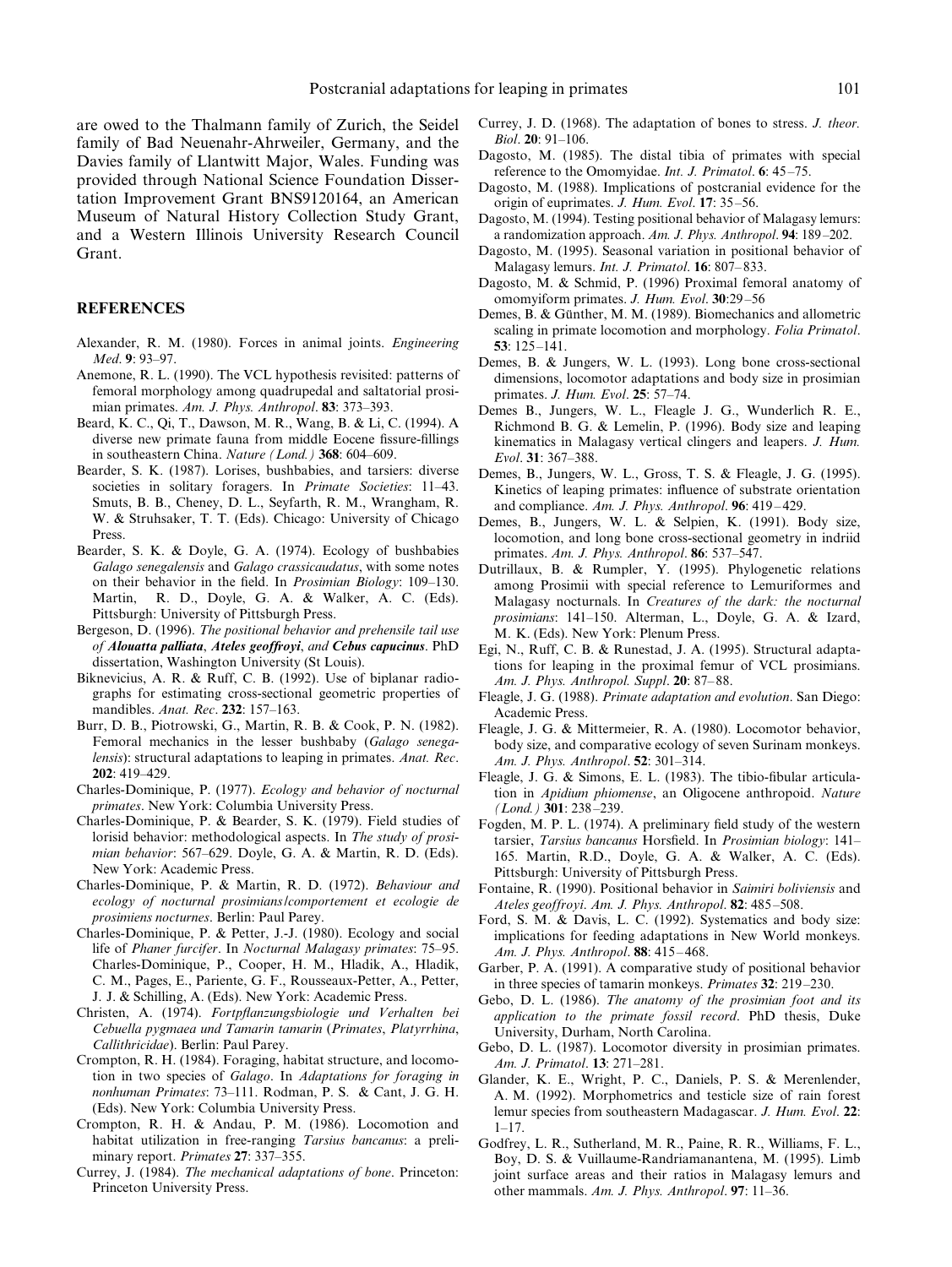- Harcourt, C. S. (1984). The behaviour and ecology of galagos in Kenyan coastal forest. PhD thesis, University of Cambridge, Cambridge.
- Harcourt, C. S. & Bearder, S. K. (1989). A comparison of Galago moholi in South Africa with Galago zanzibaricus in Kenya. Int. J. Primatol. 10: 35-45.
- Hladik, C. M., Charles-Dominique, P. & Petter, J.-J. (1980). Feeding strategies of five nocturnal prosimians in the dry forest of the west coast of Madagascar. In Nocturnal Malagasy primates: 41-73. Charles-Dominique, P., Cooper, H. M., Hladik, A., Hladik, C. M., Pages, E., Pariente, G. F., Rousseaux-Petter, A., Petter, J. J. & Schilling, A.. (Eds). New York: Academic Press.
- Hofman, M. A. (1988). Allometric scaling in palaeontology: a critical study. Hum. Evol. 3: 177-188.
- Jouffroy, F. K. & Lessertisseur, J. (1979). Relationships between limb morphology and locomotor adaptations among prosimians: an osteometric study. In Environment, behavior, and morphology: dynamic interactions in primates: 143-181. Morbeck, M. E., Preuschoft, H. & Gomberg, N. (Eds). New York: Gustav-Fischer.
- Jouffroy, F. K., Berge, C. & Niemitz, C. (1984). Comparative study of the lower extremity in the genus Tarsius. In Biology of tarsiers: 167-190. Niemitz, C. (Ed.). Stuttgart: Gustav Fischer Verlag.
- Jouffroy, F. K., Oxnard, C. E. & German, R. (1982). Interprétation phylogénétique des proportions des membres des tarsiers. Analyse discriminante. C. R. Acad. Sc. Paris 295: 315-320.
- Jungers, W. L. (1979). Locomotion, limb proportions, and skeletal allometry in lemurs and lorises. Folia Primatol.  $32: 8-28$ .
- Jungers, W. & Burr, D. (1994). Body size, long bone geometry and locomotion in quadrupedal monkeys. Z. Morphol. Anthropol. 80: 89-97.
- Kappeler, P. M. (1991). Patterns of sexual dimorphism in body weight among prosimian primates. Folia Primatol. 57: 132-146.
- Lanyon, L. E. & Rubin, C. T. (1985). Functional adaptation in skeletal structures. In Functional vertebrate morphology:  $1-25$ . Hildebrand, M., Bramble, D. M., Liem, K. F. & Wake, D. B. (Eds). Cambridge: Belknap Press.
- MacKinnon, J. & MacKinnon, K. (1980). The behavior of wild spectral tarsiers. Int. J. Primatol. 1: 361-379.
- MacLarnon, A. M. (1989). Applications of the Reflex instruments in quantitative morphology. Folia Primatol. 53: 33-49.
- Martin, R. D. (1994). Bonanza at Shanghuang. Nature (Lond.) 368: 586-587.
- Masters, J. C. (1985). Species within the axon Galago crassicaudatus E. Geoffroy. PhD thesis, University of the Witwatersrand, Johannesburg.
- Napier, J. R. & Walker, A. C. (1967). Vertical clinging and leaping - a newly recognized category of locomotor behaviour of primates. Folia Primatol. 6: 204-219.
- Nash, L. T. & Harcourt, C. S. (1986). Social organization galagos in Kenyan coastal forests: II. Galago garnettii. Am. J. Primatol. 10: 357±369.
- Nash, L. T., Bearder, S. K. & Olson, T. R. (1989). Synopsis of Galago species characteristics. Int. J. Primatol. 10: 57-80.
- Niemitz, C. (1979). Outline of the behavior of Tarsius bancanus. In The study of prosimian behavior:  $631-660$ . Doyle, G. A. & Martin, R. D. (Eds). New York: Academic Press.
- Oxnard, C. E. (1981). The uniqueness of Daubentonia. Am. J. Phys. Anthropol.  $54: 1-21$ .
- Oxnard, C. E., Crompton, R. H. & Liebermann, S. S. Animal lifestyles and anatomies: the case of the prosimian primates. Seattle: University of Washington Press.
- Paine, R. R. & Godfrey, L. R. (1997). The scaling of skeletal microanatomy in non-human primattes. J. Zool. (Lond.) 241:  $803 - 821$ .
- Pereira, M. E., Selligson, M. L. & Macedonia, J. M. (1988). The behavioral repertoire of the black-and-white ruffed lemur,

Varecia variegata variegata (Primates: Lemuridae). Folia Primatol. 51: 1-32.

- Petter, J.-J. (1962). Recherches sur l'écologie et l'éthologie des lemuriens Malgaches. Paris: Editions du Muséum.
- Petter, J. & Peyrieras, A. (1970a). Nouvelle contribution a l'etude d'un lemurien Malgache, le aye-aye (Daubentonia madagascariensis E. Geoffroy). Mammalia 34: 167-193.
- Petter, J.-J. & Peyrieras, A. (1970b). Observations éco-éthologiques sur les lemuriens Malgaches du genre Hapalemur. Terre  $Vie$  24: 356-382.
- Petter, J.-J. & Peyrieras, A. (1975). Preliminary notes on the behavior and ecology of Hapalemur griseus. In Lemur biology: 281-286. Tattersall, I. & Sussman, R. W. (Eds). New York: Plenum Press.
- Petter, J.-J., Schilling, A. & Pariente, G. (1971). Observations éco-éthologiques sur deux lemuriens Malgaches nocturnes: Phaner furcifer et Microcebus coquereli. Terre Vie 3: 287-327.
- Pollock, J. I. (1975). Field observations on Indri indri: a preliminary report. In Lemur biology: 287-311. Tattersall, I. & Sussman, R. W. (Eds). New York: Plenum Press.
- Preuschoft, H. (1985). On the quality and magnitude of mechanical stresses in the locomotor system during rapid movements. Z. Morphol. Anthropol. 75: 245-262.
- Preuschoft, H. (1990). Gravity in primates and its relation to body shape and locomotion. Hum. Evol. 5: 559-578.
- Rafferty, K. L. & Ruff, C. B. (1994). Articular structure and function in Hylobates, Colobus, and Papio. Am. J. Phys. Anthropol. 94: 395-408.
- Reason, R. C. (1978). Support use behavior in Mindanao tarsiers (Tarsius syrichta carbonarius). J. Mammal. 59:  $205 - 206$ .
- Richard, A. F. (1992). Aggressive competition between males, female-controlled polygyny and sexual monomorphism in a Malagasy primate, Propithecus verreauxi. J. Hum. Evol. 22:  $395 - 406$ .
- Roberts, M. & Cunningham, B. (1986). Space and substrate use in captive western tarsiers, Tarsius bancanus. Int. J. Primatol. 7:  $113 - 130.$
- Rohlf, F. J. & Slice, D. E. (1995). BIOMstat for Windows. Setauket, NY: Exeter Software.
- Rose, K. D. & Walker, A. (1985). The skeleton of early Eocene Cantius, oldest lemuriform primate. Am. J. Phys. Anthropol. 66:  $73 - 89.$
- Ruff, C. B. (1987). Structural allometry of the femur and tibia in Hominoidea and Macaca. Folia Primatol. 48: 9-49.
- Ruff, C. B. (1988). Hindlimb articular surface allometry in Hominoidea and *Macaca*, with comparisons to diaphyseal scaling. J. Hum. Evol. 17: 687-714.
- Ruff, C. B. (1989). New approaches to structural evolution of limb bones in primates. Folia Primatol. 53: 142-159.
- Ruff, C. B. & Hayes, W. C. (1983). Cross-sectional geometry of Pecos Pueblo femora and tibiae  $-$  a biomechanical investigation: I. method and general patterns of variation. Am. J. Phys. Anthropol. 60: 359-381.
- Ruff, C. B. & Runestad, J. A. (1992). Primate limb bone structural adaptations. Annu. Rev. Anthropol. 21: 407-433.
- Runestad, J. A. (1994). Humeral and femoral diaphyseal crosssectional geometry and articular dimensions in Prosimii and platyrrhini (primates) with application for reconstruction of body mass and locomotor behavior in Adapidae (Primates: Eocene). PhD thesis, Johns Hopkins University.
- Runestad, J. A. (1997). Postcranial adaptations for climbing in Loridae (Primates). J. Zool. (Lond.) 242: 261-290.
- Runestad, J. A., Ruff, C. B., Nieh, J. C., Thorington, R. W., Jr. & Teaford, M. F. (1993). Radiographic estimation of long bone cross-sectional geometric properties. Am. J. Phys. Anthropol. 90: 207±213.
- Schaffler, M. B., Burr, D. B., Jungers, W. L. & Ruff, C. B. (1985).